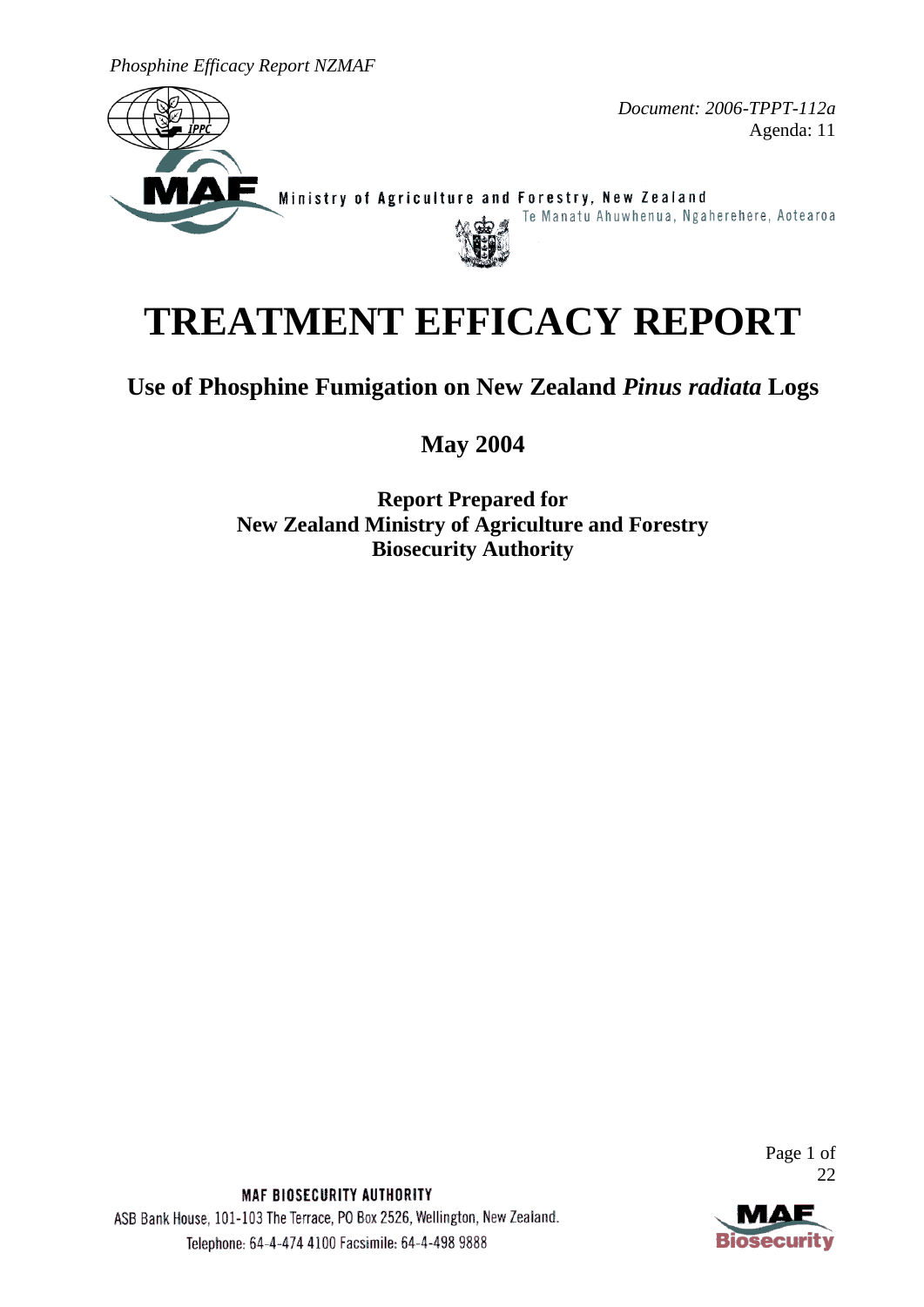

Prepared by Frontline Biosecurity Ltd and MAF Forest Biosecurity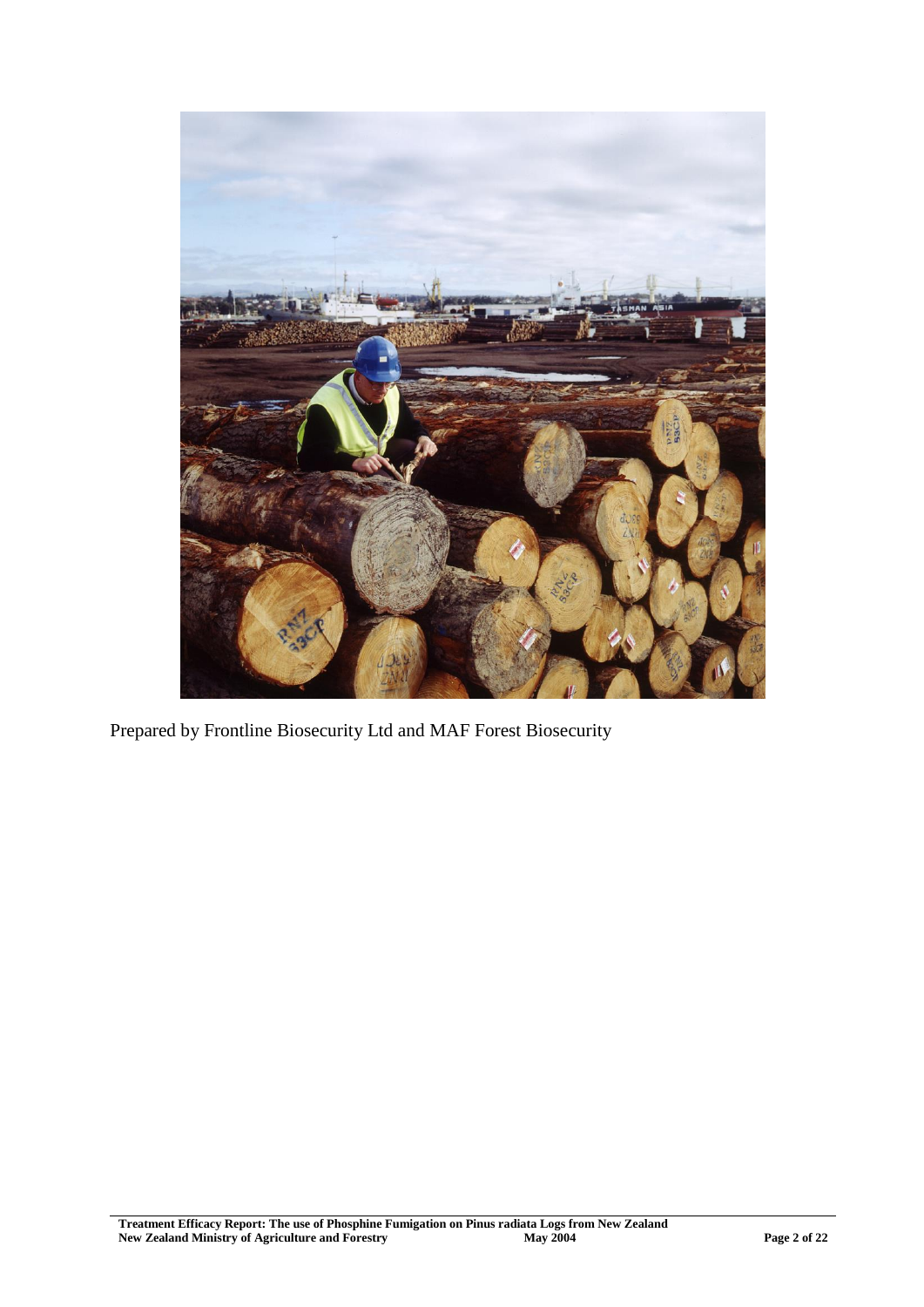# *Executive Summary*

This report provides a summary of the scientific information supporting the use of phosphine for the in-transit fumigation of *Pinus radiata* logs being exported from New Zealand to Asian markets.

Research findings to date support the acceptance of phosphine as a phytosanitary treatment equivalent to methyl bromide on New Zealand grown *Pinus radiata* logs for export to Asian markets. Research has clearly demonstrated that a minimum of 200ppm phosphine for 10 continuous days is effective against risk pests presently treated by methyl-bromide fumigation of *Pinus radiata* logs exported from New Zealand.

At 200ppm for 10 days, phosphine has been demonstrated to achieve 100% mortality on all of the risk pests likely to be associated with New Zealand *Pinus radiata* logs. When applied in an operational environment, the application of  $2g/m<sup>3</sup>$  aluminium phosphide to each ship hold on departure from New Zealand and subsequently topped-up after 5 days with a further  $1.5g/m<sup>3</sup>$  per hold, maintains the atmospheric concentration of phosphine gas above 200ppm for greater than 10 days and in temperatures conducive to pest mortality. The New Zealand Ministry of Agriculture and Forestry recommends phosphine fumigation as a phytosanitary treatment equivalent in performance to methyl bromide when applied to New Zealand grown and exported *Pinus radiata* logs.

The New Zealand Ministry of Agriculture and Forestry would like to thank all those who have contributed to supporting the research programme and the development of this report. Specifically thanks given to the New Zealand Forest Owners Association, Frontline Biosecurity Ltd, Forest Research Ltd, New Zealand Forest Industries Council, and the New Zealand Institute for Crop and Food Research Ltd.

Dr Michael Ormsby National Adviser, Forest Biosecurity New Zealand Ministry of Agriculture and Forestry

5 May 2004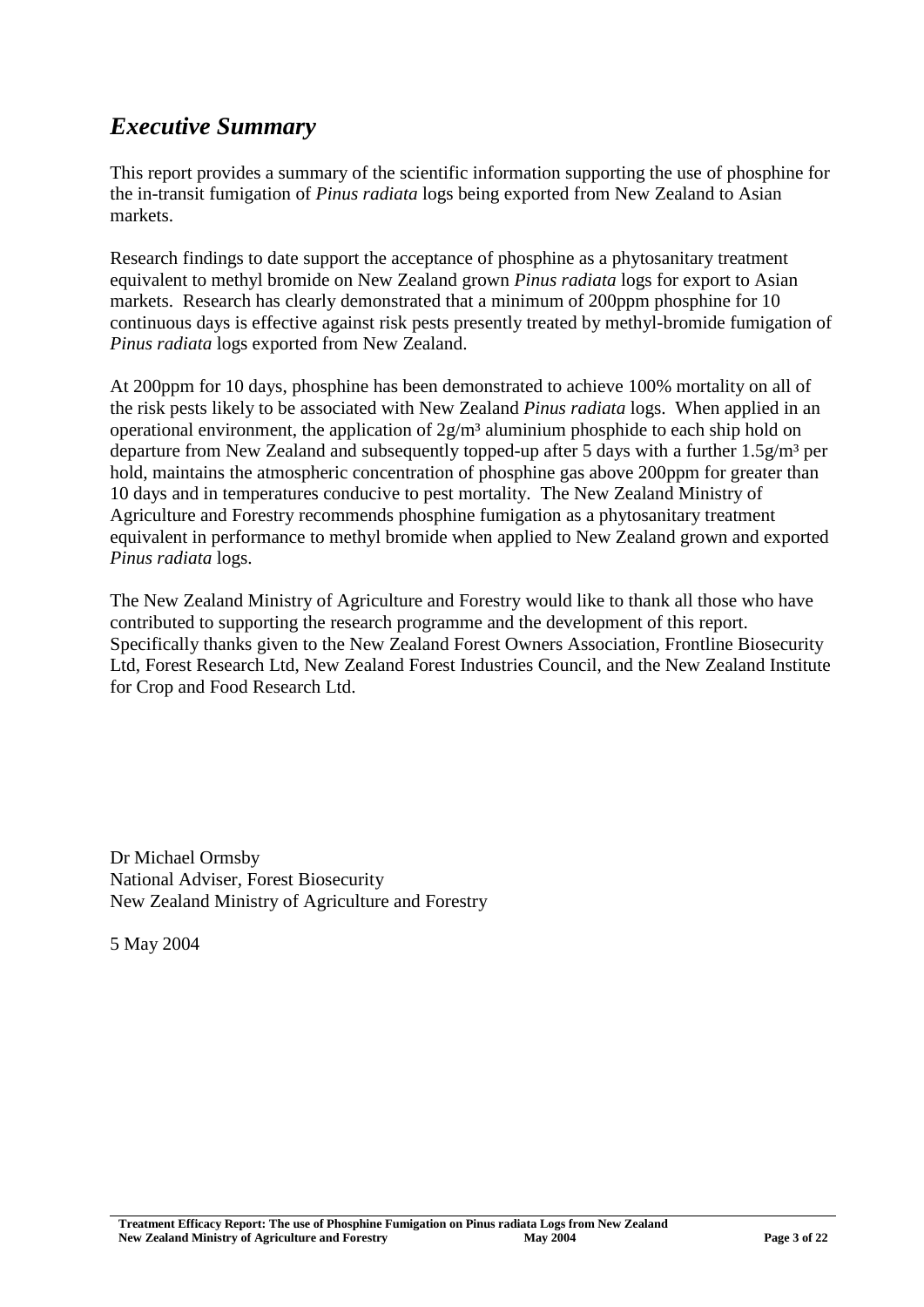# **Table of Contents**

| 1. |       |                                                                          |  |
|----|-------|--------------------------------------------------------------------------|--|
| 2. |       |                                                                          |  |
|    | 2.1   |                                                                          |  |
|    | 2.2   |                                                                          |  |
|    | 2.3   |                                                                          |  |
|    | 2.4   |                                                                          |  |
|    | 2.5   |                                                                          |  |
| 3. |       |                                                                          |  |
|    | 3.1   |                                                                          |  |
|    | 3.2   | Constraints on the Use of Phosphine as an Alternative to Methyl Bromide8 |  |
| 4. |       |                                                                          |  |
|    | 4.1   |                                                                          |  |
|    | 4.2   |                                                                          |  |
|    | 4.2.1 |                                                                          |  |
|    | 4.2.2 |                                                                          |  |
|    | 4.2.3 |                                                                          |  |
|    | 4.2.4 |                                                                          |  |
|    | 4.2.5 |                                                                          |  |
|    | 4.2.6 |                                                                          |  |
| 5. |       |                                                                          |  |
|    | 5.1   | Proposed Phosphine Fumigation Treatment for New Zealand Logs12           |  |
|    | 5.2   | Pests Associated with New Zealand Export Pinus radiata Logs 12           |  |
|    | 5.3   |                                                                          |  |
|    | 5.3.1 |                                                                          |  |
|    | 5.3.2 |                                                                          |  |
|    | 5.4   |                                                                          |  |
|    | 5.4.1 |                                                                          |  |
|    | 5.4.2 |                                                                          |  |
|    | 5.4.3 |                                                                          |  |
| 6  |       |                                                                          |  |
| 7. |       |                                                                          |  |

# **Figures and Tables**

| Table 1: Pests considered likely to be associated with New Zealand exported <i>Pinus radiata</i> logs |  |
|-------------------------------------------------------------------------------------------------------|--|
|                                                                                                       |  |
| Table 2: Pests considered very unlikely to be associated with New Zealand exported Pinus              |  |
|                                                                                                       |  |
| Table 3: Results from direct exposure trials on <i>Hylastes</i> and <i>Arhopalus</i> life stages  14  |  |
|                                                                                                       |  |
| Figure 1: Phosphine depletion rate in an empty and wood filled acrylic tank16                         |  |
| Figure 2: Chamber fumigation of logs at two initial phosphine concentrations 17                       |  |
| Figure 3: Phosphine concentrations over 10 days at the middle position in five holds 18               |  |
| Figure 4: Phosphine concentrations over 10 days at three levels within hold number 4  18              |  |
|                                                                                                       |  |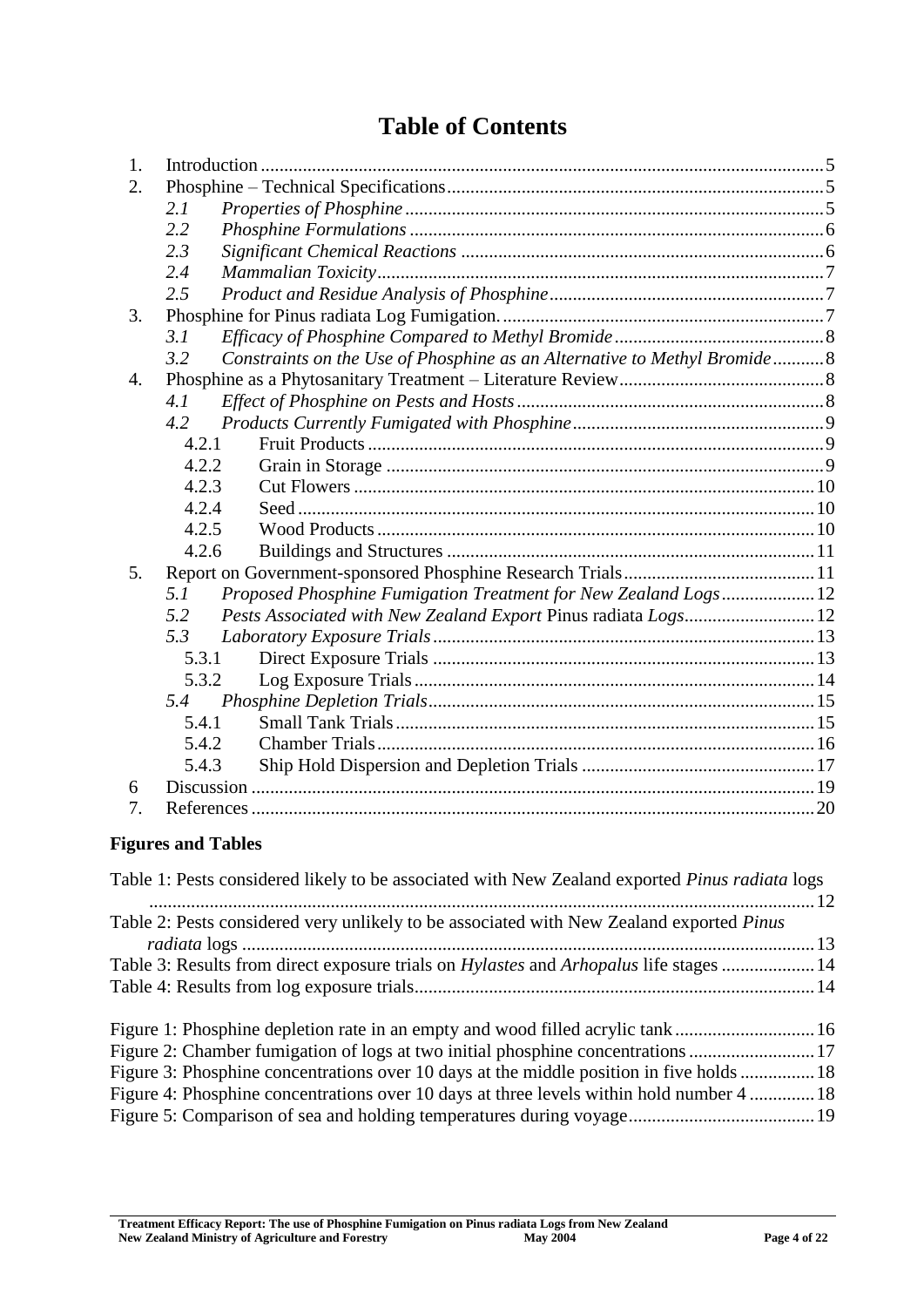# <span id="page-4-0"></span>**1. Introduction**

Phosphine has risen to favour as a fumigant as a result of international restrictions on the use of methyl bromide. New Zealand, together with 175 countries (including our significant trading partners), has signed the Montréal Protocol on substances that deplete the ozone layer. Except for exceptional quarantine purposes, under the Montréal protocol methyl bromide will be banned and/or severely restricted in developed countries by 2005 due to its role as an ozone depleter and greenhouse gas. New Zealand's current annual consumption of methyl bromide is 130 tonnes. Half of this is used for soil fumigation and a further 40% for pre-shipment treatment of forestry products to meet quarantine requirements.

Alternatives to methyl bromide need to be assessed against the properties of methyl bromide as a fumigant, and its place in the fumigation of durables and timber. The desirable attributes of methyl bromide as a fumigant are rapid speed of treatment, low infrastructure requirements, good penetrant ability, and rapid airing after exposure. Notwithstanding, methyl bromide is a highly toxic, odourless gas with substantial ozone-depleting potential and has adverse effects on produce with regard to loss of viability, quality, taint, and residues. Phosphine has been used successfully to eradicate pinewood nematode in southern pine woodchips exported from Georgia to Sweden and is a possible alternative to methyl bromide for the treatment of wood and timber products (Gooch, 1999). Phosphine fixes well, is cost-effective, has less taint and is registered with the US EPA (Environmental Protection Agency). Its major disadvantage is its slow action (3 to 10 days for fumigation), and its capacity to corrode copper, silver, and gold and damage pigments in paintings.

China, New Zealand's third and fastest growing market for forest produce, has agreed to the use of phosphine for in-transit fumigation of New Zealand *Pinus radiata* logs in sealed shipping holds, rather than fumigation with methyl bromide upon arrival in China. It is the intention of the New Zealand Ministry of Agriculture and Forestry to have phosphine recognized under the International Plant Protection Convention (1995) (IPPC) as an alternative to methyl bromide for wood product fumigation when used under specific conditions.

This report provides a summary of the scientific information supporting the use phosphine for the in-transit fumigation of *Pinus radiata* logs being exported from New Zealand to Asian markets.

# <span id="page-4-1"></span>**2. Phosphine – Technical Specifications**

The following section was taken from Worthing C.R. and Hance R.J. (1991) to provide a technical description of phosphine, available phosphine formulations, and human toxicity.

# <span id="page-4-2"></span>*2.1 Properties of Phosphine*

 Chemical name (PH**3**), also known as phosphane, hydrogen phosphide or phosphorous hydride, is a grain fumigant, an industrial gas used in silicon chip manufacture, an air pollutant and a natural product of swamps and sewers.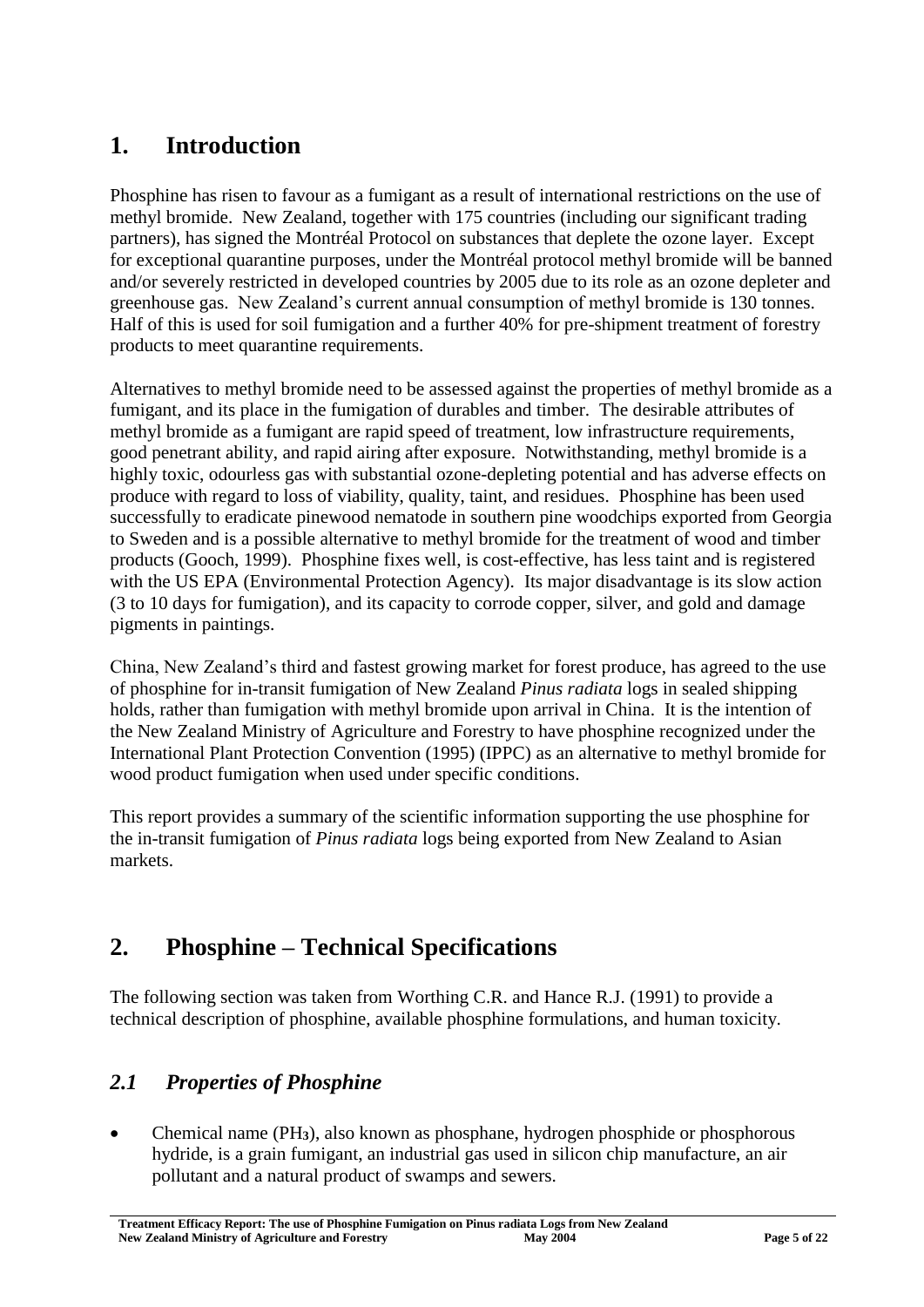- A gaseous state at ambient temperature with a boiling point at -87.4ºC and a freezing point at -134ºC.
- Sparingly soluble in water  $(0.26 \text{ vol at } 20^{\circ}\text{C})$ .
- Liberates hydrogen and forms phosphide when passed over heated metal.
- Reported to have the odour of decaying fish at concentrations of 0.3 ppm. However, Zaebest *et al.* (1988) reported workers noticed no odour when they worked in concentrations as great as 50ppm. This lack of apparent odour may be attributable to olfactory fatigue. Others have reported a garlic-like odour. This may be due to impurities which can form substituted phosphines, diphosphines, methane and arsine (AsH**3**). Arsine is a highly toxic gas with a garlic-like odour.

### <span id="page-5-0"></span>*2.2 Phosphine Formulations*

- **a) Aluminium phosphide (AIP):** Aluminium phosphide fumigants include Phostoxin and Fumitoxin. Both are used for product fumigation and rodent control. The equation for the release of phosphine is:  $2AIP + 6H_2O = 2Al(OH)3 + 2PH3$ . Some formulations also contain ammonium carbamate (approx. 40%), which releases ammonia gas and carbon dioxide. The carbon dioxide reduces the tendency of phosphine to oxidize spontaneously thus preventing explosions and fires. Aluminium phosphide forms dark grey or yellowish crystals and has a melting point  $>1002$  °C. Although stable when dry, it reacts with moist air, violently with acids, producing phosphine. When high concentrations are present it is spontaneously flammable in air and combines violently with oxygen and the halides.
- **b) Magnesium phosphide (Mg3P2):** Products include Magnaphos and Magtoxin. Both are used for fumigation and rodent control.
- **c) Zinc phosphide (Zn3P2):** More stable than aluminium phosphide and forms phosphine gas only when ingested. Zinc phosphide is therefore used for rodent control only and not for product fumigation.

### <span id="page-5-1"></span>*2.3 Significant Chemical Reactions*

- On contact with oxygen, phosphine tends to decompose to more stable forms of phosphorous and ultimately to phosphorous acid. This may occur explosively at oxygen concentrations above 1.8%.
- Phosphine gas also reacts violently with compounds containing fluorine, chlorine, bromine, and iodine. Phosphine gas can react with metals, including copper, brass, gold and silver.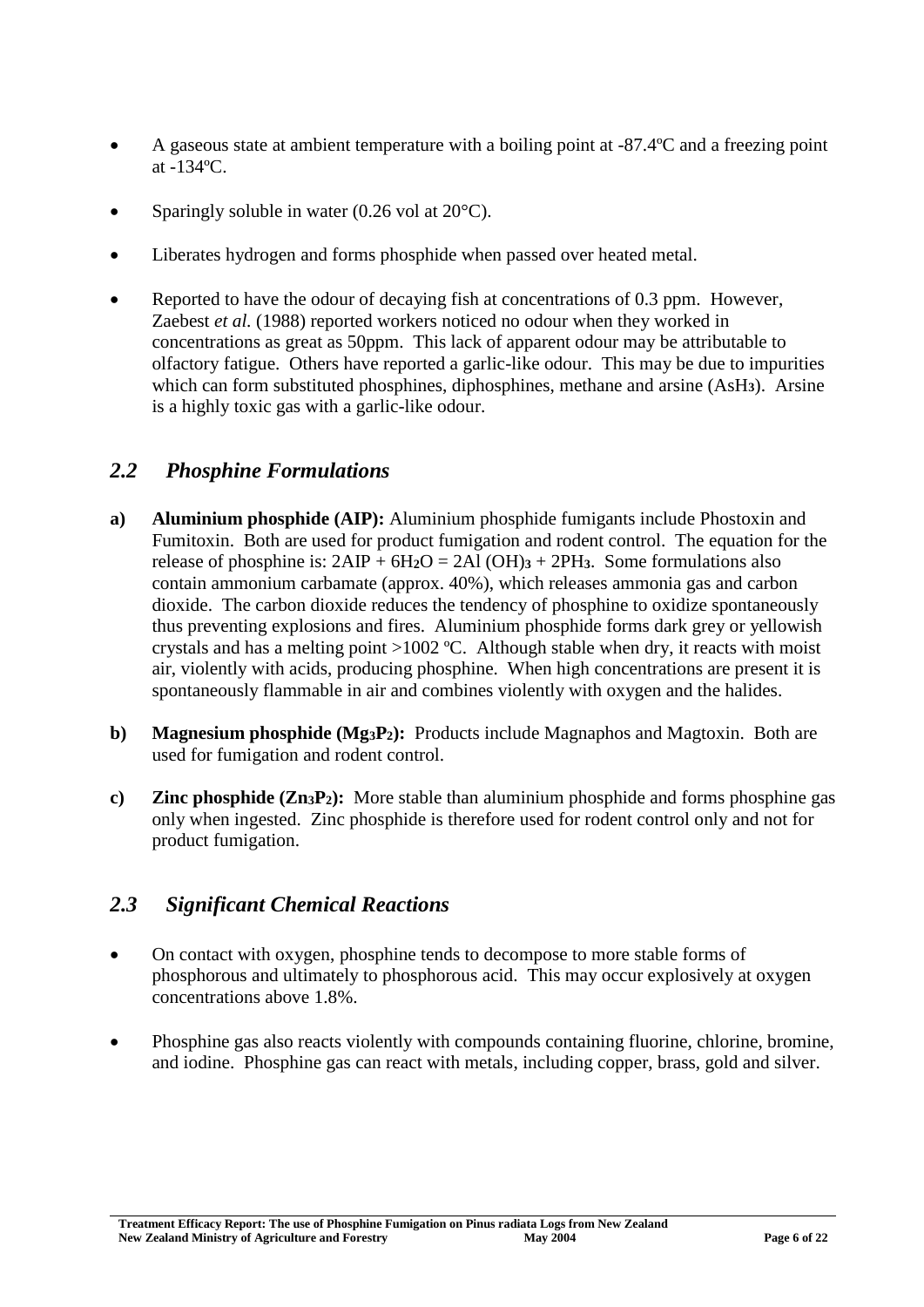# <span id="page-6-0"></span>*2.4 Mammalian Toxicity*

Phosphine is an acute mammalian poison, killing hamsters at 8ppm (inhalation). Feeding trials with fumigated foodstuffs have shown no chronic effect on rats.

Potential symptoms of overexposure in humans are:

- **a)** Nausea, abdominal pain and diarrhoea, thirst, chest pressure, muscle pain, chills and stupor, skin irritation or burns (Jones *et al*. 1964);
- **b**) Irritation of mucous membranes, especially those of the upper airways and deep lungs. Because phosphine gas releases highly acidic forms of phosphorus in the lungs (phosphoric acid) it tends to cause blistering and oedema (fluid in the lungs);
- **c)** Mild headaches when exposed to intermittent, low concentrations of phosphine gas (0.08- 0.3ppm).

The US National Institute for Occupational Safety and Health (NIOSH) recommends phosphine levels of 0.3ppm as an 8-hour weighted average and 1.0 ppm for 15-minutes should not be exceeded. NIOSH has established that 50ppm as immediately dangerous to life and health.

### <span id="page-6-1"></span>*2.5 Product and Residue Analysis of Phosphine*

Product and residue analysis is determined by analysing the phosphine liberated by acid treatment. Measurement is by gas liquid chromatography. Phosphine present during fumigation is determined using commercially available detector tubes. The presence of phosphine can also be detected using filter paper soaked with silver nitrate which changes colour from brown to black.

# <span id="page-6-2"></span>**3. Phosphine for** *Pinus radiata* **Log Fumigation.**

As well as having advantages over methyl bromide for log fumigation, phosphine also has a number of disadvantages. Some of these will have to be accommodated in the operational environment on an ongoing basis if it is to become a viable option to methyl bromide. A number of issues have been addressed to confirm the efficacy of phosphine against risk organisms in an operational environment, maintenance of a fumigation specification during in-transit fumigation, and the production of validation data for these activities.

It should be recognized that use of phosphine as an alternative to methyl bromide can not be viewed in isolation from the wider strategy to reduce methyl bromide use. Fumigation should be seen as a last resort after efforts have been made to reduce the risk of infestation of export produce. Highly infested export logs increase the risk of failure simply through the number of organisms present and the chance that unusual circumstances will continue to protect some from effective fumigation. New Zealand therefore strives to ensure that wood products are prepared for export in a manner that minimises the risk of unwanted pests establishing in the importing country from the exported product.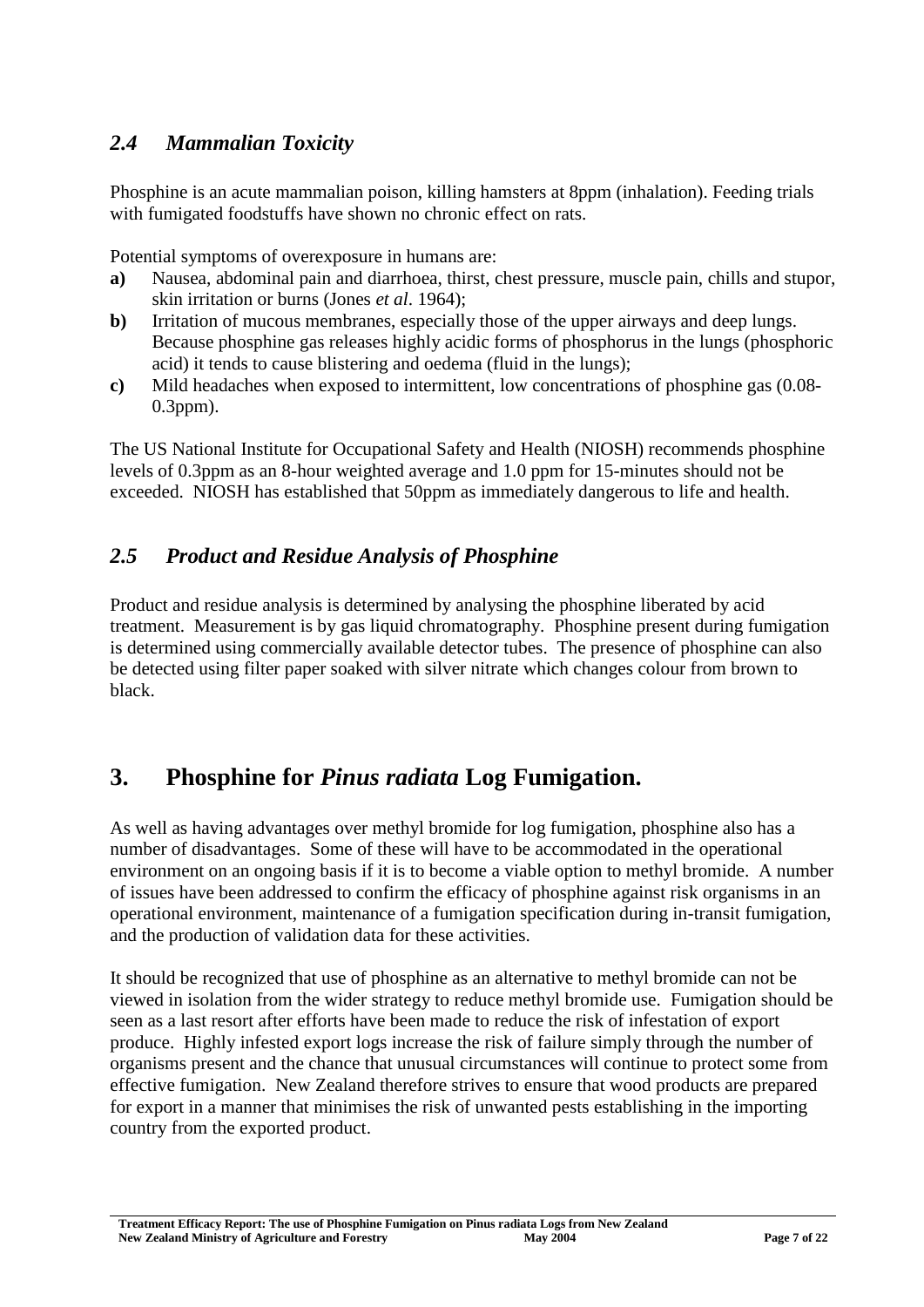# <span id="page-7-0"></span>*3.1 Efficacy of Phosphine Compared to Methyl Bromide*

Research has clearly demonstrated that, at a minimum of 200 ppm for 10 days, phosphine is as effective as methyl bromide in treating pest risks of *Pinus radiata* logs exported from New Zealand. There is also considerable data indicating that no consistent relationship exists between concentration and reduced exposure time, and it may be possible that treatment will involve a minimum time period measured perhaps in days for log treatment.

### <span id="page-7-1"></span>*3.2 Constraints on the Use of Phosphine as an Alternative to Methyl Bromide*

As already mentioned it is likely that a minimum exposure time will be required for treatment with phosphine, irrespective of the concentration of phosphine used. While most methylbromide treatments take 24 hours to complete, phosphine fumigation requires up to 10 days to achieve an equivalent level of efficacy. Because of the voyage time between New Zealand and Asia (12 – 30 days), this is not a serious limitation to the New Zealand trade. However, maintaining the required fumigant concentration in ship holds, due to leakage and depletion (absorption by logs), needs particular attention.

# <span id="page-7-2"></span>**4. Phosphine as a Phytosanitary Treatment – Literature Review**

The following section provides a short summary of the published literature available on the effect and use of phosphine as a treatment.

# <span id="page-7-3"></span>*4.1 Effect of Phosphine on Pests and Hosts*

Phosphine is highly toxic to insects, has remarkable penetrative abilities, and dissolves well at the cellular level in water, oils and fats. Many studies on the sensitivities of insects to phosphine have shown that insects react differently to this gas than to other fumigants. Because the toxicity of phosphine is related to physiological activity, and hence the respiration rate, of the target organism, the egg and pupal stages are generally more tolerant than the larval and adult stages. Accordingly, it is essential that during fumigation, phosphine levels become sufficiently high to achieve 100% mortality to avoid the development of resistance.

Phosphine is considered the ideal seed fumigant since seed viability is not affected and residues are low, provided the seeds contain less than 20% moisture. Processed food in the US has a tolerance level of 0.01 ppm phosphine (Donahaye, 2000).

Once adsorbed into insect and mammalian tissues phosphine damages cell membranes and enzymes necessary for respiration and cell metabolism. Cell death and tissue necrosis leads to morbidity. In contrast, plant tissues and cells tolerate phosphine well. For example, phosphine failed to eradicate the oak wilt fungus (*Ceratocystis fagacearum*) from parenchyma cells in the sapwood of red oak because it failed to kill these tissues.Phosphine also causes little to no damage to cut flowers (Weller & Graver, 1998) and fruit (Williams *et al*, 2000).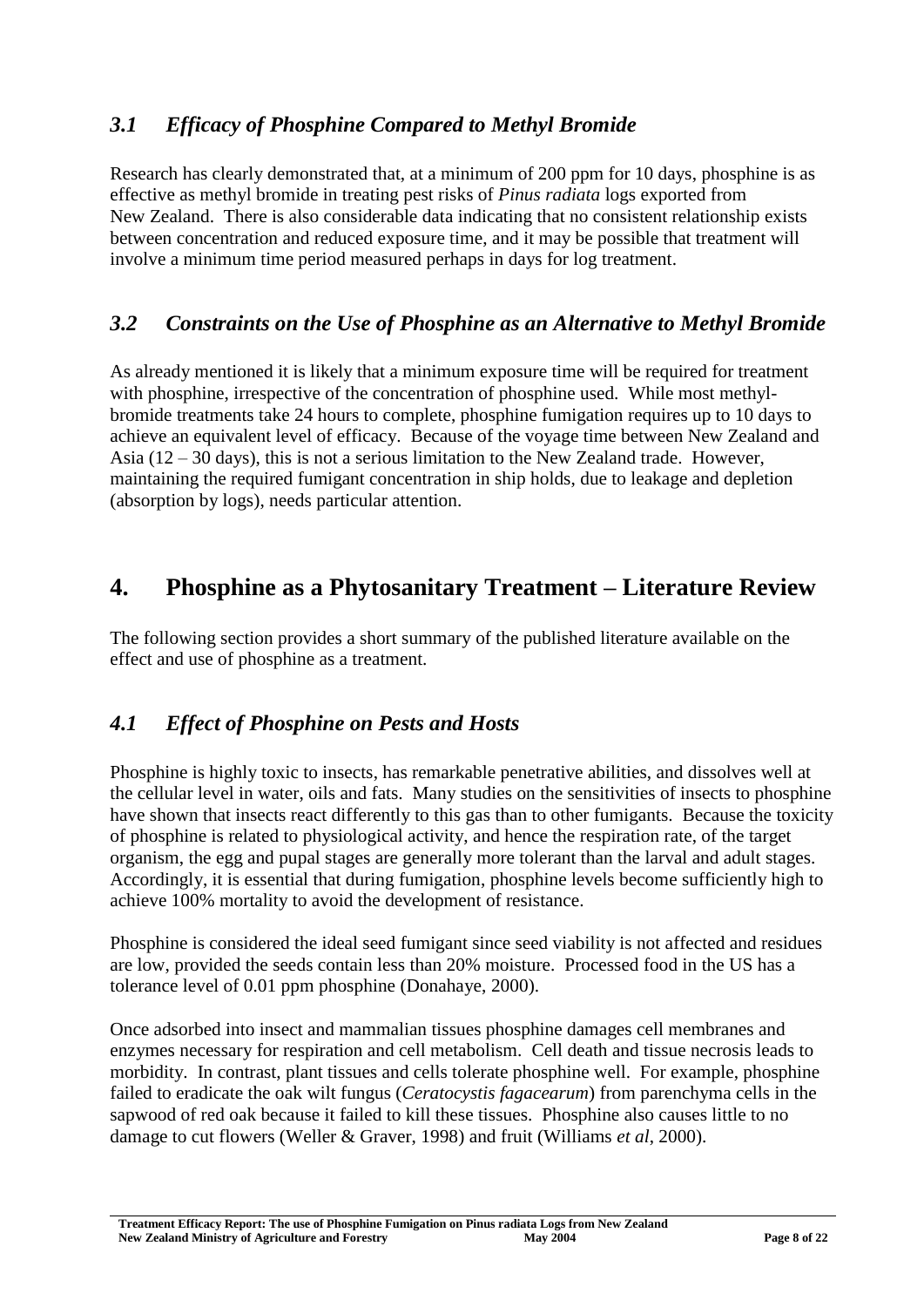# <span id="page-8-0"></span>*4.2 Products Currently Fumigated with Phosphine*

Phosphine is used extensively as a fumigant for stored produce, particularly if the produce is dry. No detectable toxic residues are left following ventilation. However, it has the disadvantage that longer fumigation times are required than for methyl bromide (Bond, 1984).

#### <span id="page-8-1"></span>**4.2.1 Fruit Products**

Phosphine has been used to fumigate oranges in Australia to control larvae of Queensland fruit fly (Williams *et al.* 2000). The disinfestation of Californian walnuts in storage is carried out using phosphine from a cylinder (Banks, 2003). Other products disinfected using phosphine include dried fruit, nuts, cocoa, coffee, and bagged rice (Bell & Katan, 2000).

Phosphine failed to control the larval stage of the peach fruit moth in Japan (Soma & Misumi, 2000) due to a limited exposure period. In papayas, phosphine failed to control *Ceratitis capitata* following fumigation for 24 & 45h but was 100% effective after 48 & 72h (Filho & Piedade, 1987).

In China, aluminium phosphide has been used successfully to treat chestnuts without residual toxicity (Li *et al.*, 1989). Phosphine has also been used to control pest problems in potatoes, onions, cashew nuts, dates, cloves, lettuce, grapefruit, papaya, avocado, tomato, bell pepper, eggplant, and banana (Seo & Akamine, 1979).

A common theme from many of these papers is that the time of exposure to phosphine is more important for efficacy than the concentration of the gas.

#### <span id="page-8-2"></span>**4.2.2 Grain in Storage**

Phosphine has garnered a bad reputation regarding its efficacy for the treatment of grain since its introduction as a pesticide in the early 1930s. For many years the convenient, cheap and safe application method (pellets) made phosphine the favoured treatment for bagged grain in the tropics. The slow release of gas gave the impression that a sufficiently high level of phosphine could be maintained, and a tightly sealed container was not necessary. This was incorrect and as a result of many poorly conducted treatments, populations of insects with high levels of phosphine resistance developed (Zettler, 1997).

Because of the resistance phenomenon, recommended fumigation times have progressively increased from 3 to 5 to 7 days and the importance of well sealed structures has been stressed to maintain high concentrations of gas. Recommended minimum concentrations were 150 ppm for 5 days (Friendship *et al*., 1986) or 100 ppm for 7 days (van Graver & Annis, 1994).

Because there are limitations to the extent that phosphine will penetrate bulk grain, the practice of recirculating the gas through the grain has been developed and is termed "closed loop fumigation". This technique has been applied in various forms to silos in the US (Donahave, 2000).

In older poorly sealed silos in Australia, the concept of SIROFLO (Winks, 1993) has been adopted. In this pressurized system, a continuous low volume of phosphine is metered into an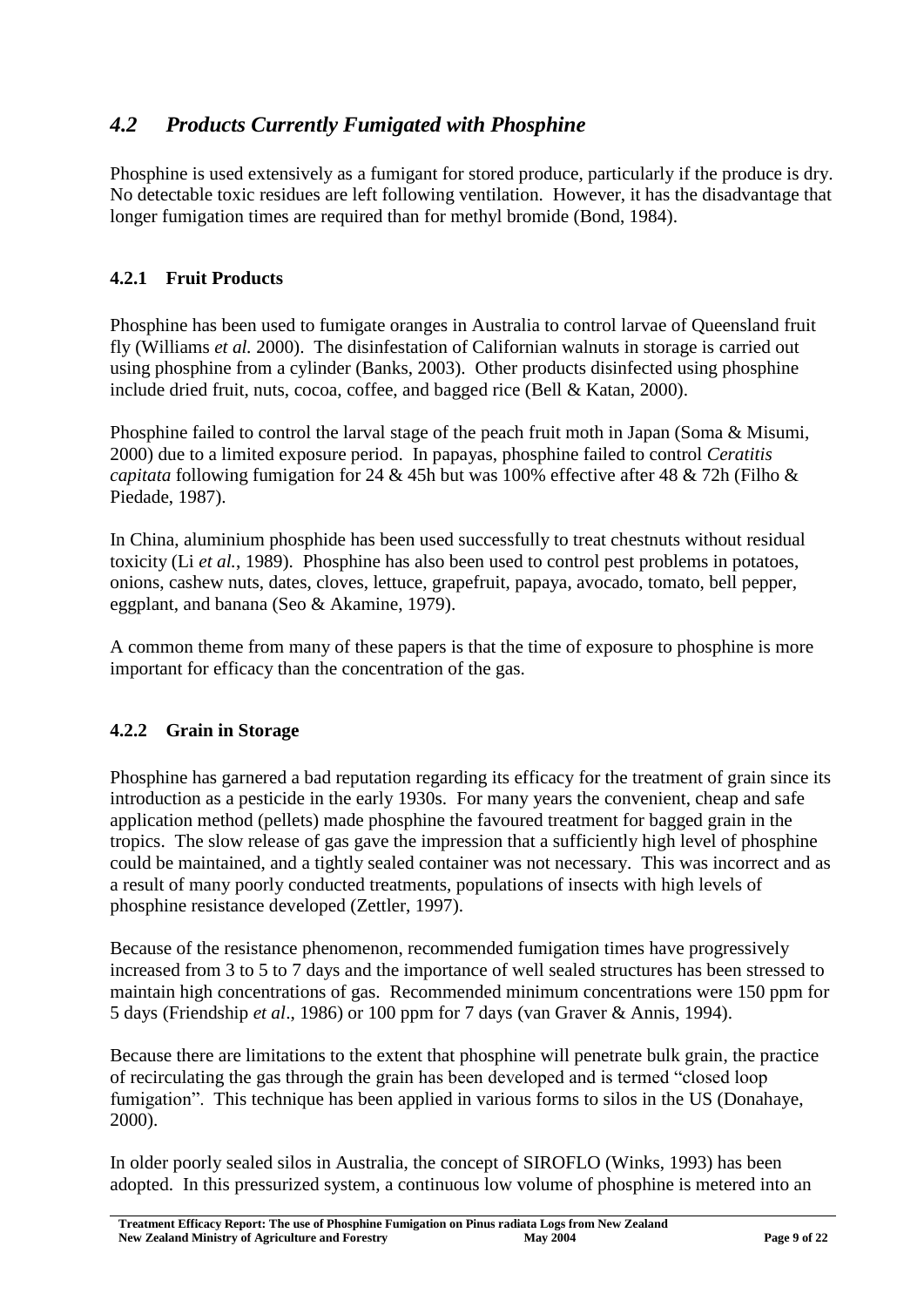air supply at the base of the silo. The dosage required is 35ppm for 14 days or 20ppm for 28 days. The method is currently being applied in other countries. A manifold system for silo complexes (SIROCIRC) has also been developed.

The fumigant methylphosphine has been shown to be more active against phosphine-resistant strains than susceptible strains (Chaudry *et al*., 1997). This raises the potential for alternating fumigants to reduce the phosphine resistance problem.

Western Australia exports around 80% of its annual grain harvest to markets that are becoming more discerning with regard to insect infestation and chemical residues. Western Australia is well placed to meet these markets through its extensive use of sealed storage with phosphine fumigation both on-farm and in the central handling system (Emery & Kostas, 2000).

#### <span id="page-9-0"></span>**4.2.3 Cut Flowers**

Phosphine has been used to treat cut flowers with limited success due to the short exposure times available before flowers arrive at their markets. Weller & Graver (1998) reported that phosphine failed to control psocids, mites, whitefly, rice weevils, and ants in Proteas. They suggested that phosphine should be combined with other treatments to achieve a complete kill.

#### <span id="page-9-1"></span>**4.2.4 Seed**

Because phosphine is generally non toxic to plant tissues, it has been used to kill seed-borne insects. Examples of seed treatment include pests of Chestnut (Li *et al*. 1989) and *Cryptomeria* (Xu *et al.* 1989).

### <span id="page-9-2"></span>**4.2.5 Wood Products**

**i) Fungal Stained Wood:** Fumigation of red oak with methyl bromide has been used successfully to eradicate the oak wilt fungus (*Ceratocystis fagacearum*) from exported veneer logs and the prevention of grey stain (Schmidt & Christopherson, 1997).

**ii) Wood Chips:** The pinewood nematode (*Bursaphelenchus xylophilus* ) and its pine sawyer (*Monochamus*) vectors were intercepted in chips, green lumber, and logs exported from North America to the European Union. Phosphine applied in transit to a shipload of chips exported from Georgia to Sweden completely eradicated the pinewood nematode and is being considered as an alternative treatment to methyl bromide (Dwinell, 1997).

**iii) Logs:** Phosphine has been used successfully to kill all life stages of the Dermestidae beetles (Vincent & Lindgren, 1972; 1975). In China, transportation of logs harbouring pupae of *Hyphantria cunea* in cracks or holes in the bark was found to be important for spreading the pest. Tests showed that fumigation of logs wrapped in plastic with phosphine at  $15{\text -}20$  g/m<sup>3</sup> for 3 days at 25-29 °C produced 100% pupal mortality (Shu & Yu, 1984). Soma and Oogita (1998) fumigated 10 species of forest insects with phosphine (1 and 2  $\sigma/m^3$  for 24 and 48 hours @ 15°C). Fumigation for 24 hours killed eggs of *Callidiellum rufipenne, Monochamous alternatus, Cryphalus fulvus, Ips cembrae*, and *Phloeosinus perlatus*, all stages of *Scolyoplatypus tycoon* and *Xyleborus validus*, while eggs of *Semanotus japonicus* and *Pissodes nitidus* and all stages of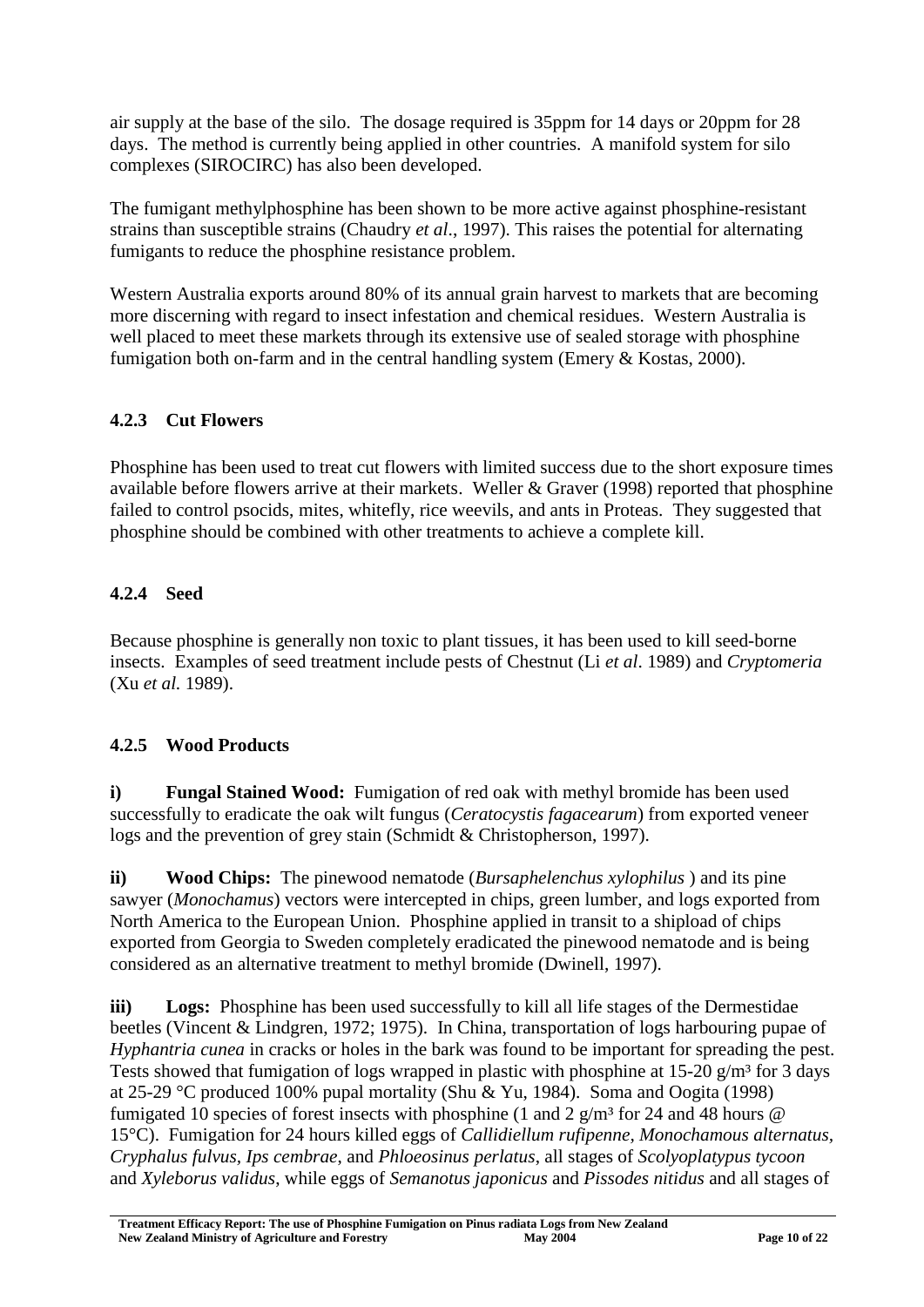*X. pfeilli* were not killed completely. However, mortality of *S. japonicus* and *P. nidulus* was 100% after 48 hours @ 15°C.

Oogita *et al.* (1997) concluded that phosphine fumigation alone is unlikely to be an effective quarantine treatment for forest insect pests when applied for short periods (48 hours). They fumigated the cerambycids (*Semanotus japonica, S. japonicus* ), *Callidiellum rufipenne* and *Monochamus alternatus*, the scolytids (*Phloeosinus perlatus, Cryphalus fulvus* and *Xyleborus pfeili*) and the platypodids (*Platypus quercivorus* and *P. calamus*) with phosphine at concentrations of 1.0 and 2.0 g m³ for 24 and 48 hours at 15°C and 25°C. *S. japonica* and *P. perlatus* eggs were killed at 2.0 g m<sup>3</sup> for 24 hours at 15<sup>o</sup>C, but larvae and pupae of all species were not killed at 2.0 g m<sup>3</sup> for 48 hours at 15°C. At 2.0 g m<sup>3</sup> for 48 hours at 25°C, all stages of *C. fulvus* and *X. pfeili*, except larvae of *C. fulvus*, were killed.

Zhang (2003) demonstrated that phosphine levels as low as 200ppm, maintained for 10 days, gave effective control of *Hylastes ater* and *Arhopalus ferus* (synonym *Arhopalus tristis*).

#### <span id="page-10-0"></span>**4.2.6 Buildings and Structures**

Fumigation of milling facilities with phosphine has been difficult due to its corrosive effect on copper, brass, and other metals in computers and other equipment. This has been overcome by utilization of a new formulation called Eco2-Fume which is a combination of phosphine (2%) and CO2 (98%).

With a fumigation time of 24 hours, all life stages of the confused flour beetle (*Tribolium confusum*) were killed and the cost was comparable to that of methyl bromide (Mueller, 2001).

Phosphine was used in Norway to rid three 800 yr old churches of old house borer (*Hylotrupes bajulus*). The buildings were sealed with plastic and fumigated with 2.8 g/m<sup>3</sup> phosphine for 5.5 days (Anon, 1985).

# <span id="page-10-1"></span>**5. Report on Government-sponsored Phosphine Research Trials**

While the review of existing literature on all aspects of phosphine fumigation indicates that, in many circumstances, phosphine can be considered equivalent to methyl bromide, it lacks any significant data pertaining to log fumigation. The application of phosphine on whole *Pinus radiata* logs is presently unique to New Zealand and its efficacy is largely based on extrapolation from fumigation of grain and informal observations during its use over the past year by New Zealand exporters. The New Zealand government and the forestry industry have sponsored research trials to formally validate the efficacy of phosphine fumigation of softwood logs originating from New Zealand.

The trials address the three key questions:

**1.** Is phosphine effective against the pests likely to be associated with New Zealand *Pinus radiata* logs and considered by export markets to be a quarantine risk?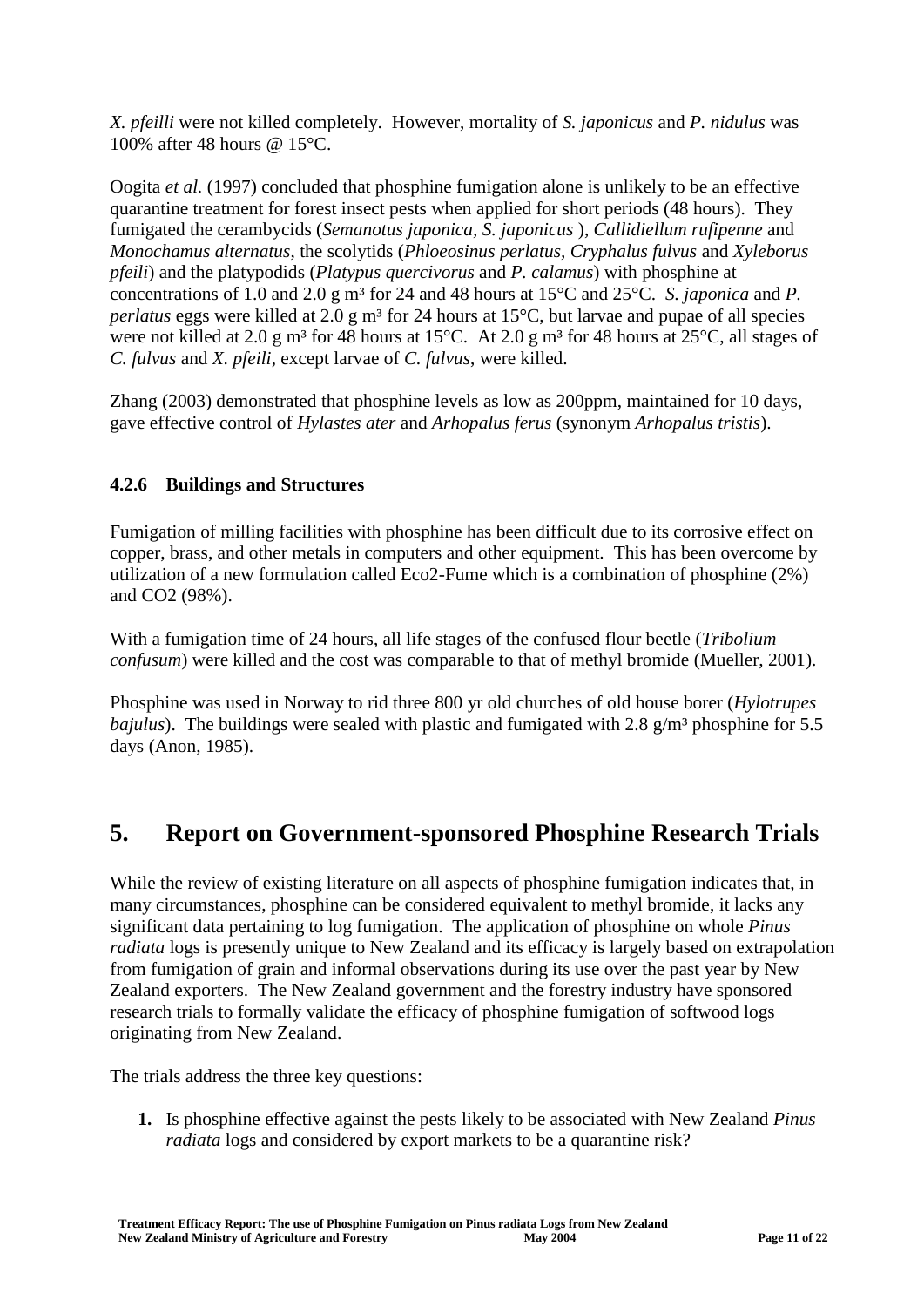- **2.** Is phosphine fumigation at the recommended rate fully effective against these quarantine pests in naturally infested logs?
- **3.** Will the required concentration of phosphine be met during log shipments in the operational environment of a ship's hold?

The first question was investigated by direct exposure of risk pests and their life stages in the laboratory environment. The second by the exposure of field collected logs in custom designed fumigation chambers, and the third by on-ship monitoring of hold concentrations in the course of a routine log shipment.

# <span id="page-11-0"></span>*5.1 Proposed Phosphine Fumigation Treatment for New Zealand Logs*

Based on indications of phosphine efficacy on wood pests provided in the literature, the target treatment for New Zealand exported *Pinus radiata* logs was set at a minimum phosphine concentration of 200 ppm for 10 days. This level of phosphine exposure can be achieved by adding 2g/m<sup>3</sup> aluminium phosphide to each ship hold on departure from New Zealand and including a top-up after 5 days of a further  $1.5g/m<sup>3</sup>$  per hold.

It should be noted that the mortality threshold of the target pests is likely to be at a considerably lower phosphine concentration than 200 ppm. It is also possible that an initial treatment of  $3g/m<sup>3</sup>$  on departure from New Zealand may be all that is required to achieve the target atmospheric phosphine concentration for the required time. Further research on these two indices is currently being undertaken in New Zealand. Indications are however, that, even if phosphine concentrations where to drop below minimum target levels during the treatment period, the effect on the efficacy of the treatment would not be significant.

# <span id="page-11-1"></span>*5.2 Pests Associated with New Zealand Export* **Pinus radiata** *Logs*

Table 1 contains a complete list of pests considered likely to be associated with New Zealand exported *Pinus radiata* logs. For the Asian market, the only pests of concern are those not already widely established or under official control in those countries. Table 2 contains a list of pests recorded on *Pinus radiata* logs in New Zealand but are very unlikely to be associated with exported logs that are not left to lie exposed in the forest (logs would only become infested if left in the forest for more than 6 weeks).

| <b>Pest Name</b>                                         | <b>Family</b> | <b>Distribution</b>                            | <b>Action</b> |
|----------------------------------------------------------|---------------|------------------------------------------------|---------------|
| Arhopalus ferus (burnt pine longhorn)                    | Cerambycidae  | Europe and New Zealand                         | <b>Yes</b>    |
| <i>Prionoplus reticularis</i> (huhu beetle) <sup>1</sup> | Cerambycidae  | New Zealand native                             | Yes           |
| Hylastes ater (black pine bark beetle)                   | Scolytidae    | Europe, Japan, Australia, Chile, South         | <b>Yes</b>    |
|                                                          |               | Africa, New Zealand                            |               |
| Hylurgus ligniperda (bark beetle)                        | Scolytidae    | Europe, Japan, Australia, Chile, South         | <b>Yes</b>    |
|                                                          |               | Africa, New Zealand                            |               |
| Sirex noctilio (Sirex wasp)                              | Siricidae     | <b>Eurasia/N</b> Africa (native), New Zealand, | <b>None</b>   |
|                                                          |               | Australia, Brazil, Argentina                   |               |

<span id="page-11-2"></span>**Table 1:** Pests considered likely to be associated with New Zealand exported *Pinus radiata* logs

(from USDA (1992) and MAF data)

**Note 1:** Only *Prionoplus reticularis* eggs are likely to be associated with recently felled *Pinus radiata* logs.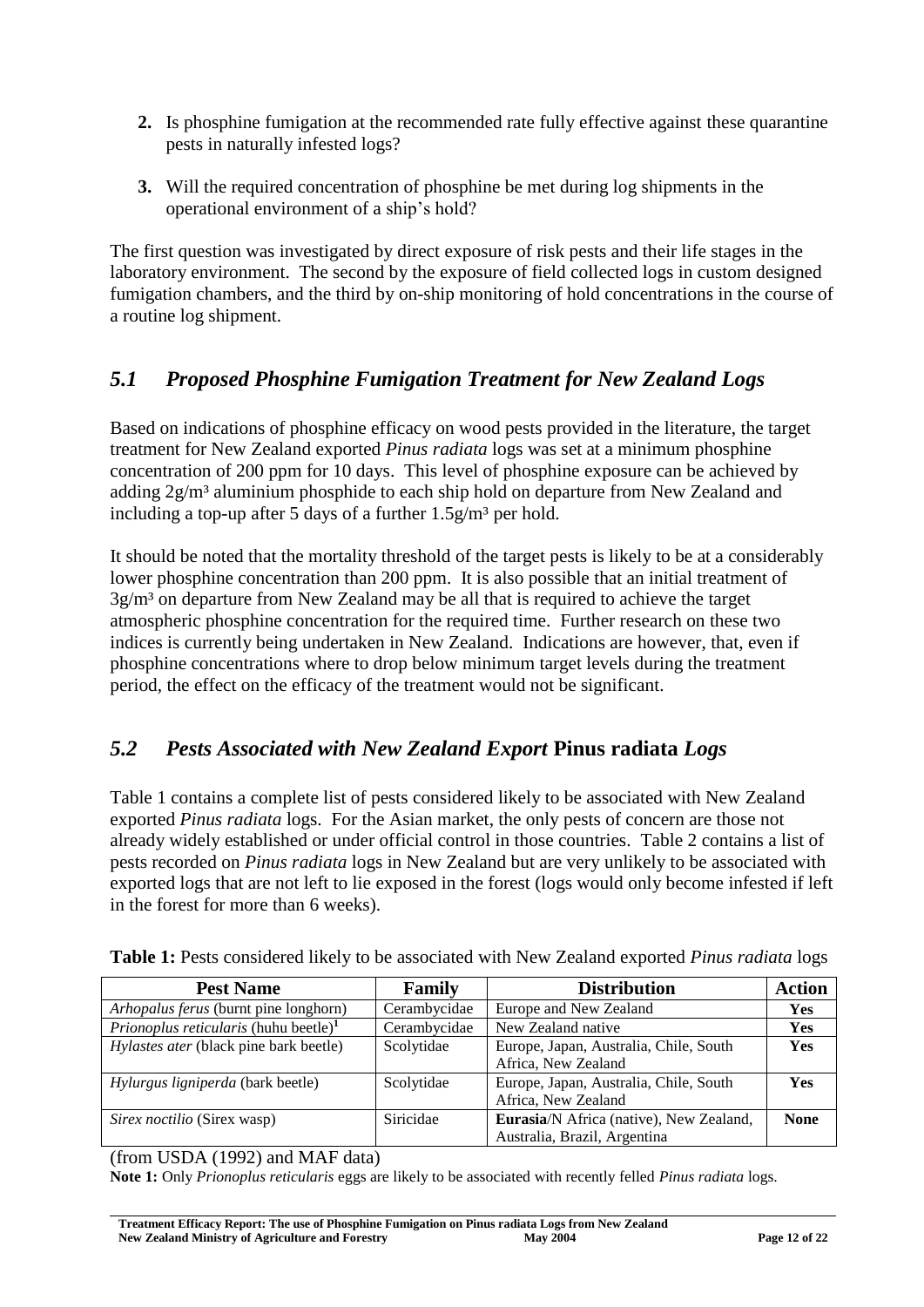| <b>Pest Name</b>                        | Family         | <b>Distribution</b> | <b>Action</b> |
|-----------------------------------------|----------------|---------------------|---------------|
| Platypus apicalis (pinhole borer)       | Platypodidae   | New Zealand native  | <b>None</b>   |
| Platypus gracilis (pinhole borer)       | Platypodidae   | New Zealand native  | <b>None</b>   |
| Hexatricha pulverulenta (longhorn)      | Cerambycidae   | New Zealand native  | <b>None</b>   |
| Kalotermes brouni (dry wood termite)    | Kalotermitidae | New Zealand native  | <b>None</b>   |
| Mitrastethus baridioides (Kauri weevil) | Curculionidae  | New Zealand native  | <b>None</b>   |
| <i>Psepholax</i> spp. (pit weevils)     | Curculionidae  | New Zealand native  | <b>None</b>   |
| Stenopotes pallidus (pallid longhorn)   | Cerambycidae   | New Zealand native  | <b>None</b>   |
| Torostoma apicale                       | Curculionidae  | New Zealand native  | <b>None</b>   |
| Pachycotes peregrinus                   | Scolytidae     | New Zealand native  | <b>None</b>   |

<span id="page-12-2"></span>**Table 2:** Pests considered very unlikely to be associated with New Zealand exported *Pinus radiata* logs

(from USDA (1992) and MAF data)

### <span id="page-12-0"></span>*5.3 Laboratory Exposure Trials*

The aim of the laboratory exposure trails was to measure the efficacy of phosphine on the target pests either directly or while in naturally infested material. All exposures were replicated at least three times and compared with untreated controls.

#### <span id="page-12-1"></span>**5.3.1 Direct Exposure Trials**

The trials were completed in 92 litre stainless steel fumigation chambers with constant exposure of specified concentrations of phosphine for specified periods at 16ºC. The pests used in the exposure trials were collected from naturally infested logs in Tikitere and Kaingaroa Forests in the Central North Island of New Zealand. The *Arhopalus* eggs were collected from laboratory cultures derived from field collected adult insects.

The two species exposed (*Hylastes ater* and *Arhopalus ferus*) are the most common contaminants of export logs and represent the two groups of insects considered of most concern to trading partners, namely bark beetles and longhorn beetles. *Hylastes* bark beetles are representative of insects which complete their life history beneath the bark without entering the sapwood (Milligan, 1978). *Hylastes* is considered representative of the only other bark beetle risk in *Pinus radiata* logs (*Hylurgus ligniperda* (Bain, 1977)), an assumption supported by the results of log exposure trials (see section 5.3.2). *Arhopalus* is the primary risk longhorn beetle in export logs, larvae typically feeding beneath the bark during early development and entering the sapwood as late-instar larvae (Hosking, 1978; Brocherhoff and Hosking, 2002).

Trials were completed at a number of phosphine concentrations. However, results from tests using only the lowest concentrations (100 and 200 ppm) are reported here. *Hylastes ater* larvae and adults and *Arhopalus* eggs were exposed for 10 days while *Arhopalus* adults were exposed for 12 or 24 hours only. A minimum of 10 adults or larvae from either *Hylastes* or *Arhopalus* were exposed in each test, while the number of eggs exposed in each test exceeded 90. In each case 4 replicate trials where completed for each species, life stage and exposure concentration.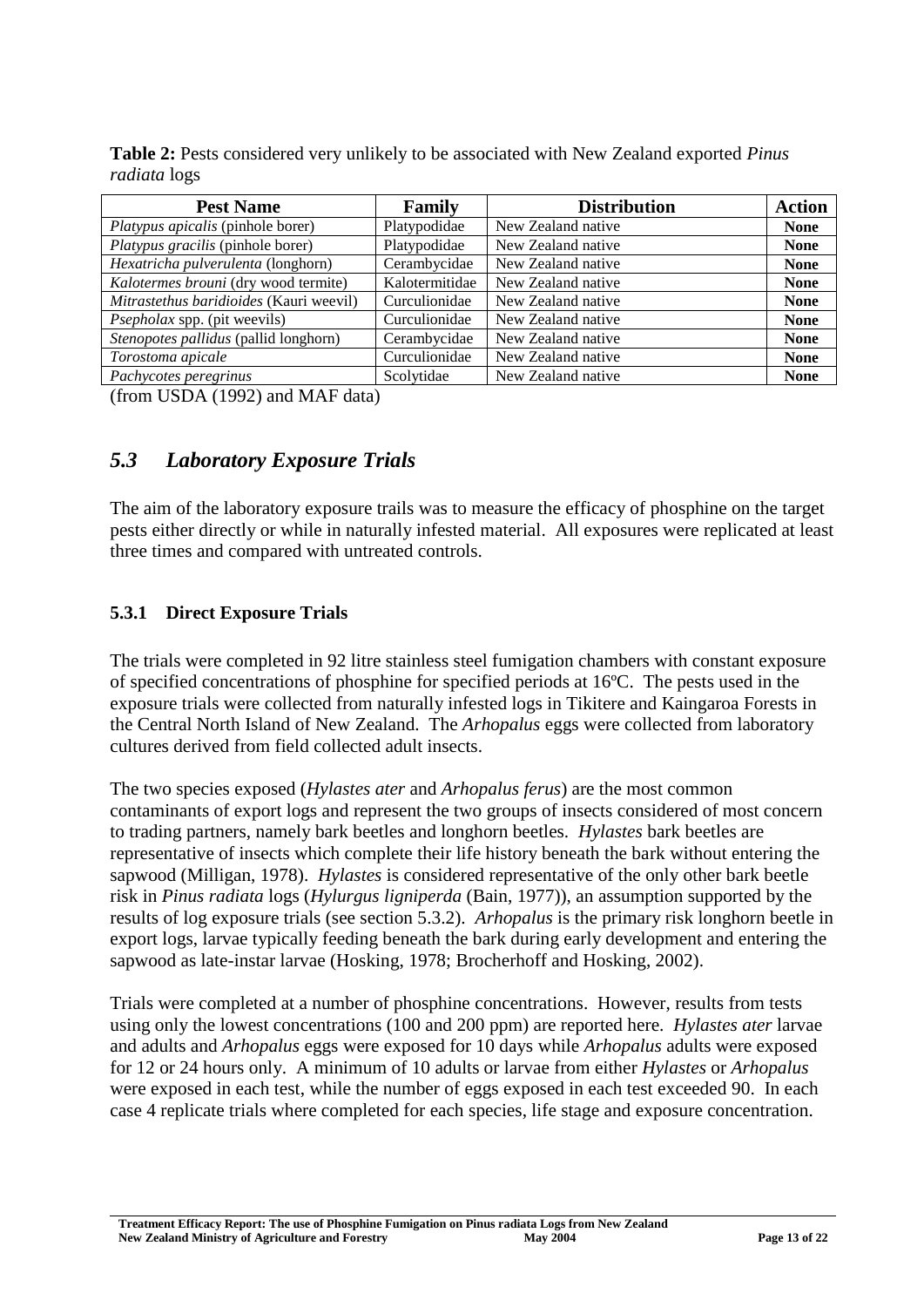| Pest species    | Life stage    | Phosphine conc. | <b>Duration</b> | <b>Mortality</b> (av) |
|-----------------|---------------|-----------------|-----------------|-----------------------|
| Hylastes ater   | <b>Adults</b> | $0$ (control)   | 10 days         | 20.5%                 |
|                 | <b>Adults</b> | $200$ ppm       | 10 days         | 100%                  |
|                 | Larvae        | $0$ (control)   | 10 days         | 12.7%                 |
|                 | Larvae        | $200$ ppm       | 10 days         | 100%                  |
| Arhopalus ferus | <b>Adults</b> | $0$ (control)   | 24 hours        | 27%                   |
|                 | Adults        | $100$ ppm       | 12 hours        | 86%                   |
|                 | Adults        | $200$ ppm       | 24 hours        | 100%                  |
|                 | Eggs          | $0$ (control)   | 10 days         | 5%                    |
|                 | Eggs          | $100$ ppm       | 10 days         | 100%                  |
|                 | Eggs          | $200$ ppm       | 10 days         | 100%                  |

<span id="page-13-1"></span>

| Table 3: Results from direct exposure trials on Hylastes and Arhopalus life stages |  |  |  |  |  |  |
|------------------------------------------------------------------------------------|--|--|--|--|--|--|
|------------------------------------------------------------------------------------|--|--|--|--|--|--|

Phosphine efficacy is related to the physiological activity, and hence the respiration rate, of the target organism. For this reason insect adults and larvae are killed at lower concentration rates and shorter exposure times than eggs and pupae, with eggs generally recognized as the most resistant stage (Fields and Jones, 1999). The results for *Arhopalus* egg exposure trials indicate that even resistant life stages will not survive a minimum concentration of 100ppm phosphine for 10 days.

#### <span id="page-13-0"></span>**5.3.2 Log Exposure Trials**

The litmus test for phosphine efficacy was always going to be the successful treatment of naturally infested *Pinus radiata* logs similar to those encountered in shipments exported from New Zealand. Naturally infested logs were collected from appropriate aged logging sites in Kaingaroa and Tikitere Forests in the central North Island of New Zealand. The predominant insects detected were *Arhopalus tristis, Hylastes ater*, and *Hylurgus lidgniperda*, all of the key insects currently detected most frequently in *Pinus radiata* logs being prepared for export from New Zealand. All logs were cut to 1.3 m in length and ranged in diameter from 17 to 30 cm. No sampling of logs was carried out prior to exposure to ensure maximum infestation levels were retained but all logs were 100% autopsied following treatment.

The logs were confined in custom designed fumigation chambers of 3.4m<sup>3</sup> (3400 litre) capacity, which allowed monitoring of fumigant concentration and addition of aluminium phosphide pellets. To simulate the operational environment,  $2g/m<sup>3</sup>$  aluminium phosphide was initially added to each chamber with a top-up after 5 days of a further  $1.5g/m<sup>3</sup>$  per chamber. All exposures were carried out at ambient temperature (24-26**<sup>O</sup>**C). Logs were held for 24 hours after completion of treatment before autopsy. A total of 26 logs were used in the exposure trials.

| Pest species                   | <b>Life Stage</b> | <b>Number found</b> | <b>Mortality</b> |
|--------------------------------|-------------------|---------------------|------------------|
| Hylastes/Hylurgus <sup>1</sup> | Larvae            | 417                 | 100%             |
|                                | Pupae             | 138                 | 100%             |
| Hylastes ater                  | <b>Adults</b>     | 19                  | 100%             |
| Hylurgus ligniperda            | <b>Adults</b>     | 114                 | 100%             |
| Arhopalus ferus                | Early Larvae      | 85                  | 100%             |
|                                | Mid Larvae        | 68                  | 100%             |

<span id="page-13-2"></span>**Table 4:** Results from log exposure trials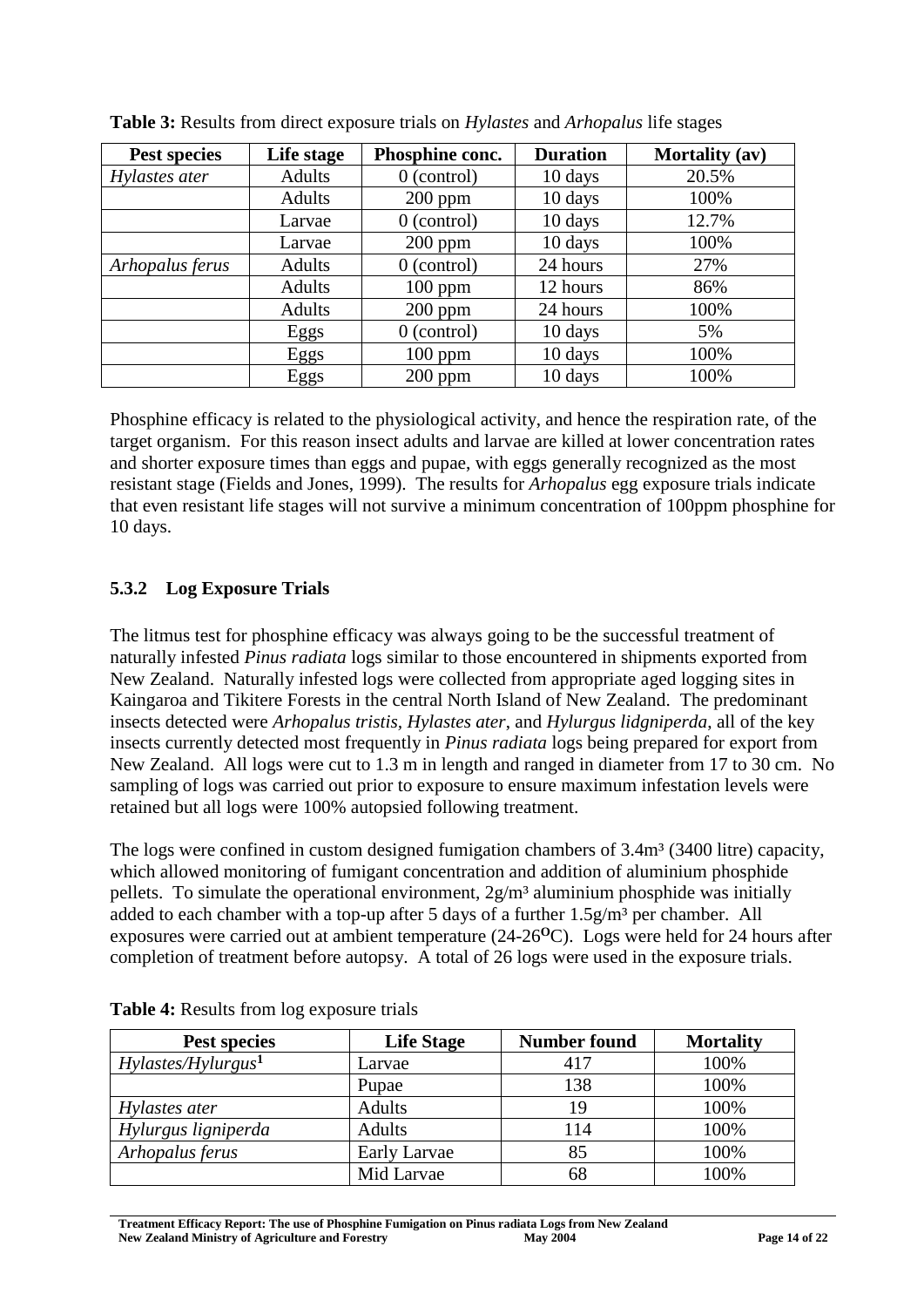|                        | Late Larvae | 00%  |
|------------------------|-------------|------|
| Prionoplus reticularis | Egg rafts   | 100% |

**Note 1:** Hylastes ater and Hylurgus ligniperda larvae and pupae are difficult to distinguish and therefore have been grouped together.

The results from the log exposure trials clearly validate the current treatment specification of 200ppm of phosphine for 10 days and the operational strategy of topping up aluminium phosphide during the voyage.

### <span id="page-14-0"></span>*5.4 Phosphine Depletion Trials*

The issue of phosphine depletion during the course of fumigation of logs is a key operational issue for the use of the gas as a phytosanitary treatment. The fate of the depleted phosphine is unclear, but it appears it is absorbed or bound to wood products. Research was undertaken to determine the rate of depletion and the top-up necessary to maintain the required specification (minimum of 200ppm phosphine for 10 days).

#### <span id="page-14-1"></span>**5.4.1 Small Tank Trials**

The performance of phosphine gas was studied in a 100 litre acrylic tank. The gas was generated from Quickphos aluminium phosphide tablets and phosphine levels were monitored with a Uniphos-250-Phosphine monitor. Results indicated that it took several hours to generate a constant and maximum level of phosphine gas in the tank (Figure 1). Covering the tank with a blanket to exclude light reduced the decay of phosphine. Notwithstanding, a ships hold would always be dark so decay of phosphine in light should not be a problem. Introduction of gas into the chamber from an externally generated source enabled easy regulation of gas levels. A fan in the chamber enabled the gas to reach equilibrium more quickly.

If the tank was empty, the phosphine concentration was stable for 30 hours and 66% of the gas was present after 96 hours. Inclusion of wood (18 kg pine, moisture content 63.2%) hastened the depletion of phosphine gas and it was fully depleted after 70 hours (Figure 1).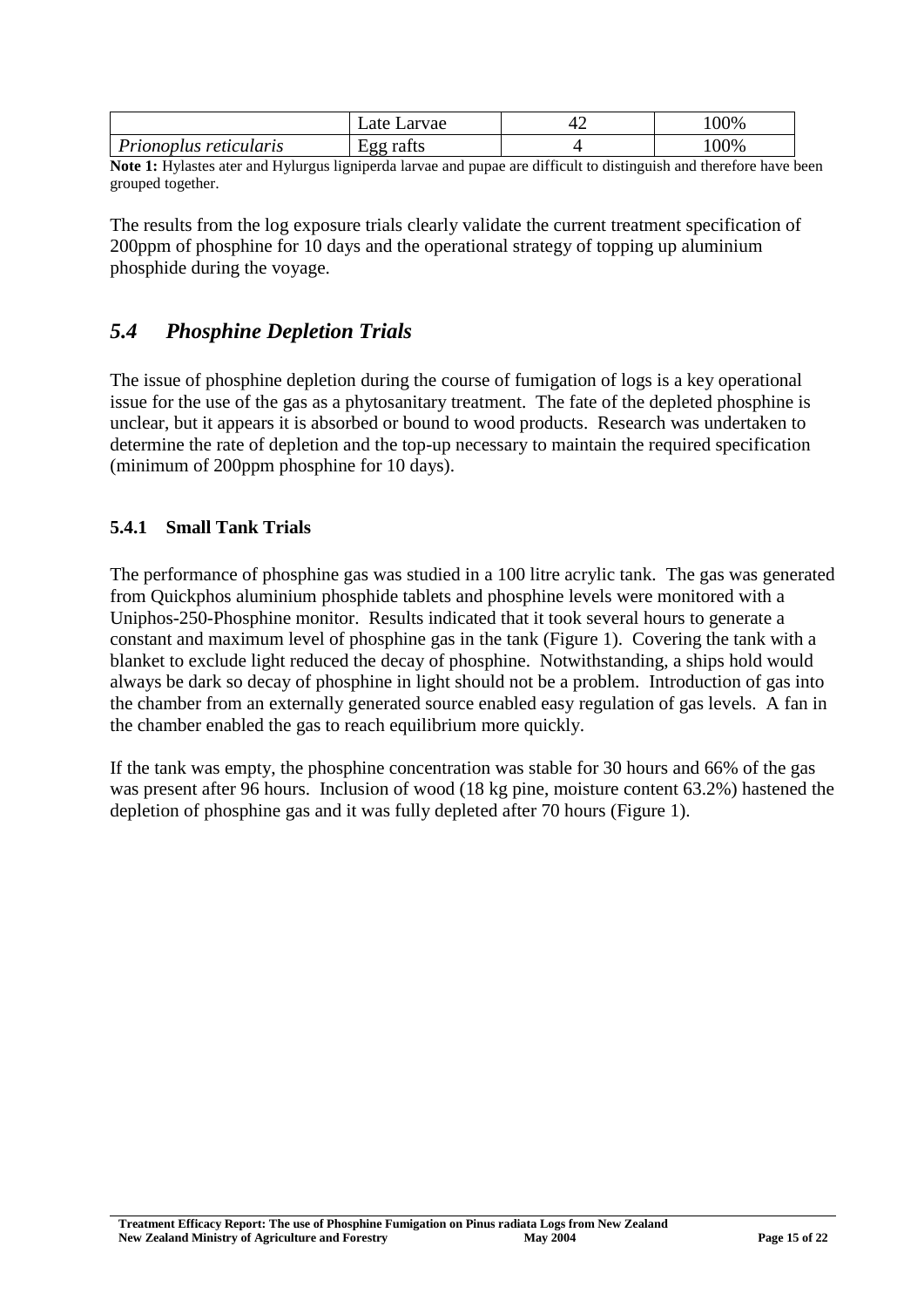

<span id="page-15-1"></span>**Figure 1:** Phosphine depletion rate in an empty and wood filled acrylic tank

These results indicate that phosphine is absorbed by wood from the atmosphere relatively quickly. As a quick release formulation was used in the trial, atmospheric phosphine was not being replenished as it was being absorbed by the wood.

#### <span id="page-15-0"></span>**5.4.2 Chamber Trials**

Phosphine levels were monitored in the 3.4m³ (3400 litre) chambers containing fresh *Pinus radiata* logs, over a 13 day period at two initial (day 1) phosphine concentrations, 3.5g/m<sup>3</sup> and 1.5g/m³. Resulting concentrations remained well above the 200ppm target throughout the exposure period (Figure 2). These results are consistent with the small tank trial but not the inhold monitoring discussed below. It should be noted that the fumigation chambers were approximately 60% air space, compared with perhaps 10% in a fully loaded ship's hold.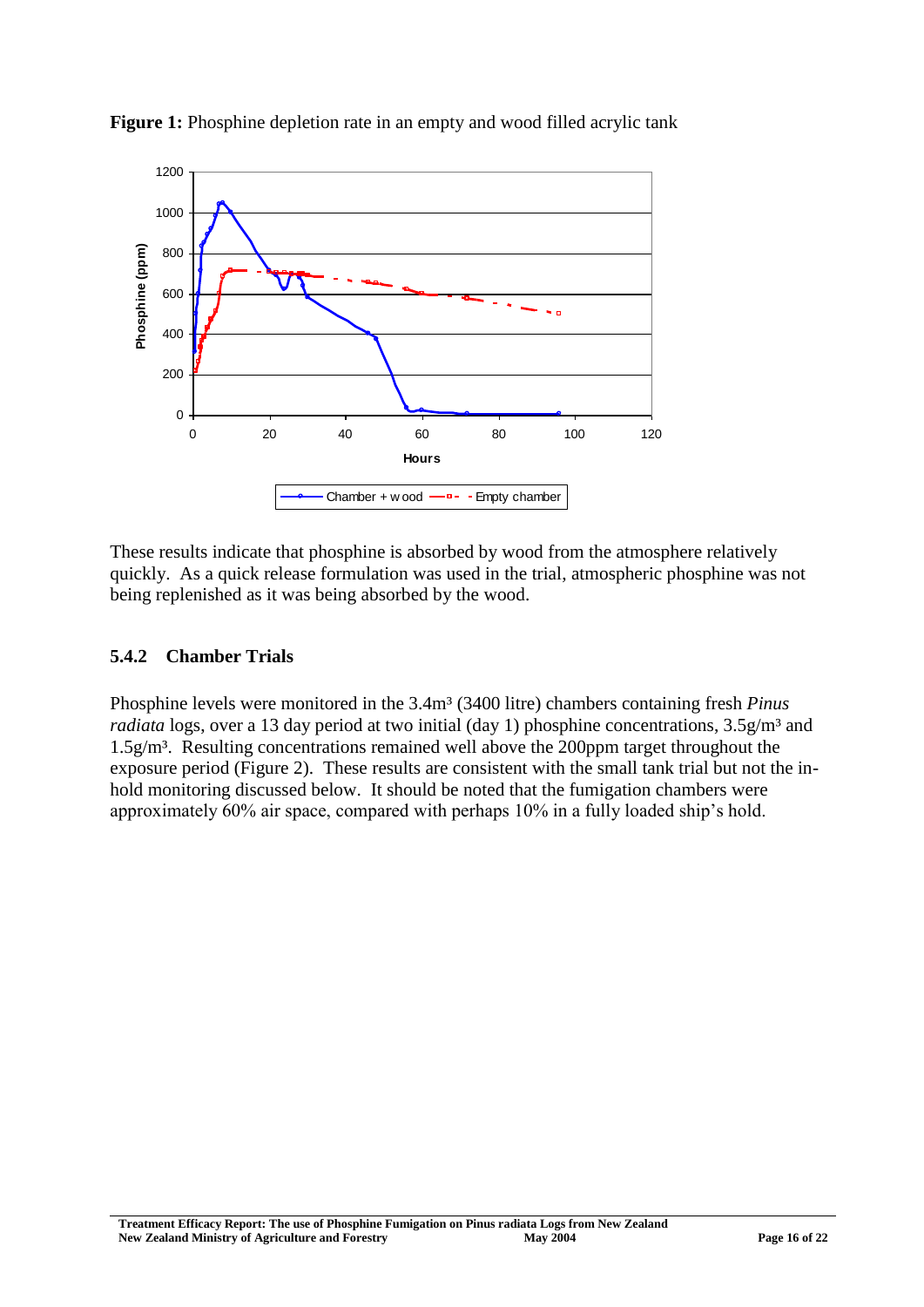

<span id="page-16-1"></span>**Figure 2:** Chamber fumigation of logs at two initial phosphine concentrations

#### <span id="page-16-0"></span>**5.4.3 Ship Hold Dispersion and Depletion Trials**

While the manufacturers of phosphine fumigants maintain that phosphine gas disperses exceedingly well, the unique application of phosphine for in-hold fumigation of logs requires validation of this characteristic. Information on variation between holds on the same vessel is also desirable as environments within individual holds will differ. On-vessel monitoring requires a suitable vessel with access to holds for sensors, placement of sensors during loading and their subsequent protection, and staff to make the minimum 4 week round trip to undertake the monitoring and recover the sensors.

Preliminary monitoring trials were commissioned by Whitham (2002) on the log vessel Ken Ryu in early February 2002. Gas samples were taken from the mid-hold position of 5 fully loaded holds throughout the 10 day voyage (Figure 3), and the bottom, mid, and top positions of one hold (hold number 4) (Figure 4).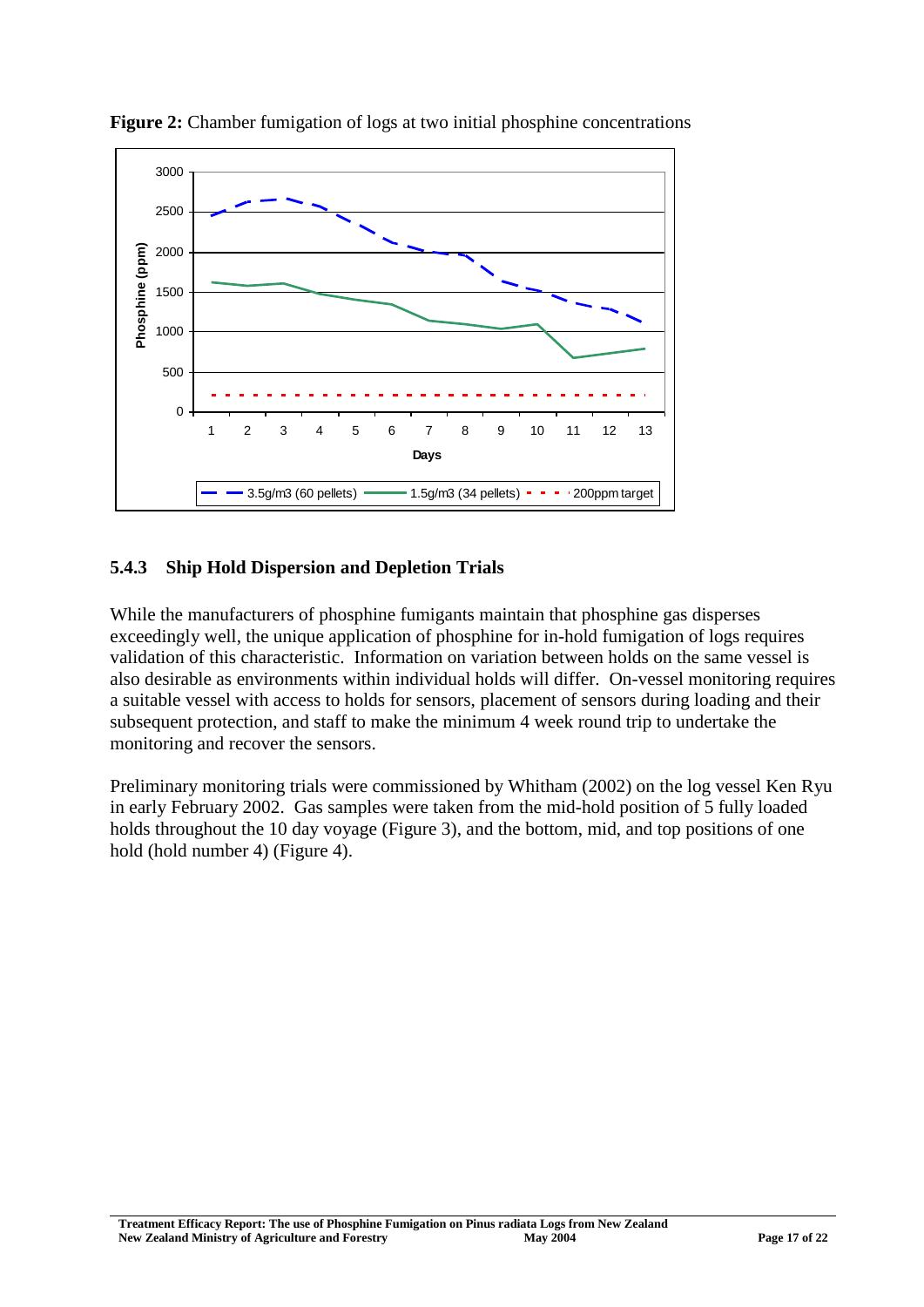

<span id="page-17-0"></span>**Figure 3:** Phosphine concentrations over 10 days at the middle position in five holds

<span id="page-17-1"></span>**Figure 4:** Phosphine concentrations over 10 days at three levels within hold number 4



The results (Figures 3 and 4) support the manufacturer's assertion that phosphine has high dispersion capability, and would penetrate rapidly throughout fully loaded holds (Figure 4). The expected decline in phosphine concentration occurred across all 5 holds (Figure 3) although there was considerable variation in both the rate and total decline between holds. The treatment rate of 3g/m3 was common to all 5 holds but both hold moisture and log moisture would influence the rate of phosphine release and its depletion over time. Temperature data showed hold temperature to be parallel to but slightly above that of the sea (Figure 5).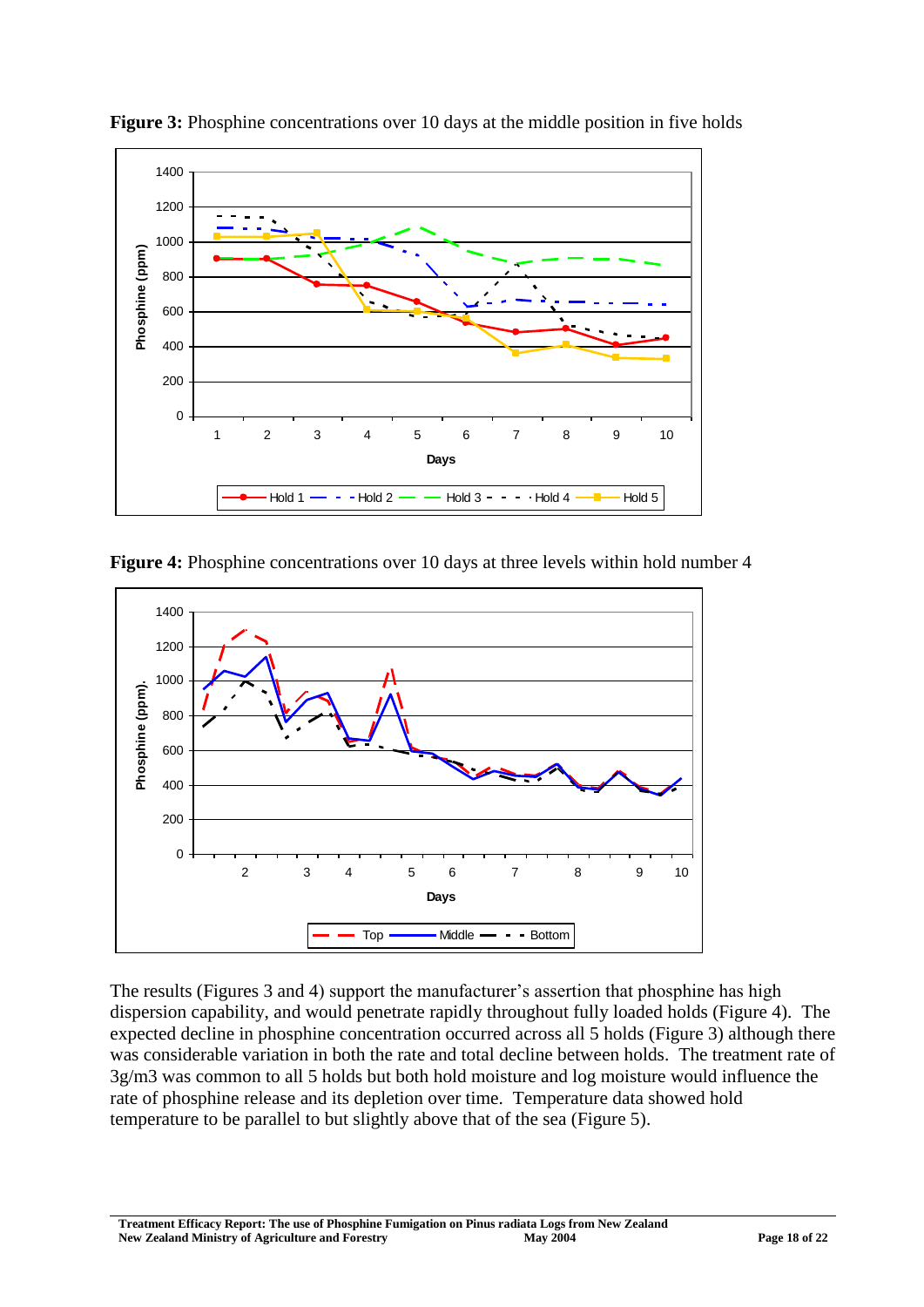

<span id="page-18-1"></span>

# <span id="page-18-0"></span>**6 Discussion**

While further work is under way within New Zealand to validate the use of phosphine in a number of operational environments, the work completed to date and summarised above for the use of this fumigant on *Pinus radiata* export logs is comprehensive and provides a high level of confidence that phosphine can be accepted as a phytosanitary treatment with an efficacy equivalent to, or exceeding, that of methyl bromide.

At 200ppm for 10 days, phosphine has been demonstrated to effect 100% mortality on all of the risk pests likely to be associated with New Zealand *Pinus radiata* logs. When applied in an operational environment, the application of  $2g/m<sup>3</sup>$  aluminium phosphide to each ship hold on departure from New Zealand and subsequently topped-up after 5 days with a further  $1.5g/m<sup>3</sup>$  per hold, maintains the atmospheric concentration of phosphine gas above 200ppm for greater than 10 days and in temperatures conducive to pest mortality.

The New Zealand Ministry of Agriculture and Forestry therefore has no hesitation in recommending the acceptance of phosphine as a phytosanitary treatment equivalent to methyl bromide when applied to New Zealand grown and exported *Pinus radiata* logs.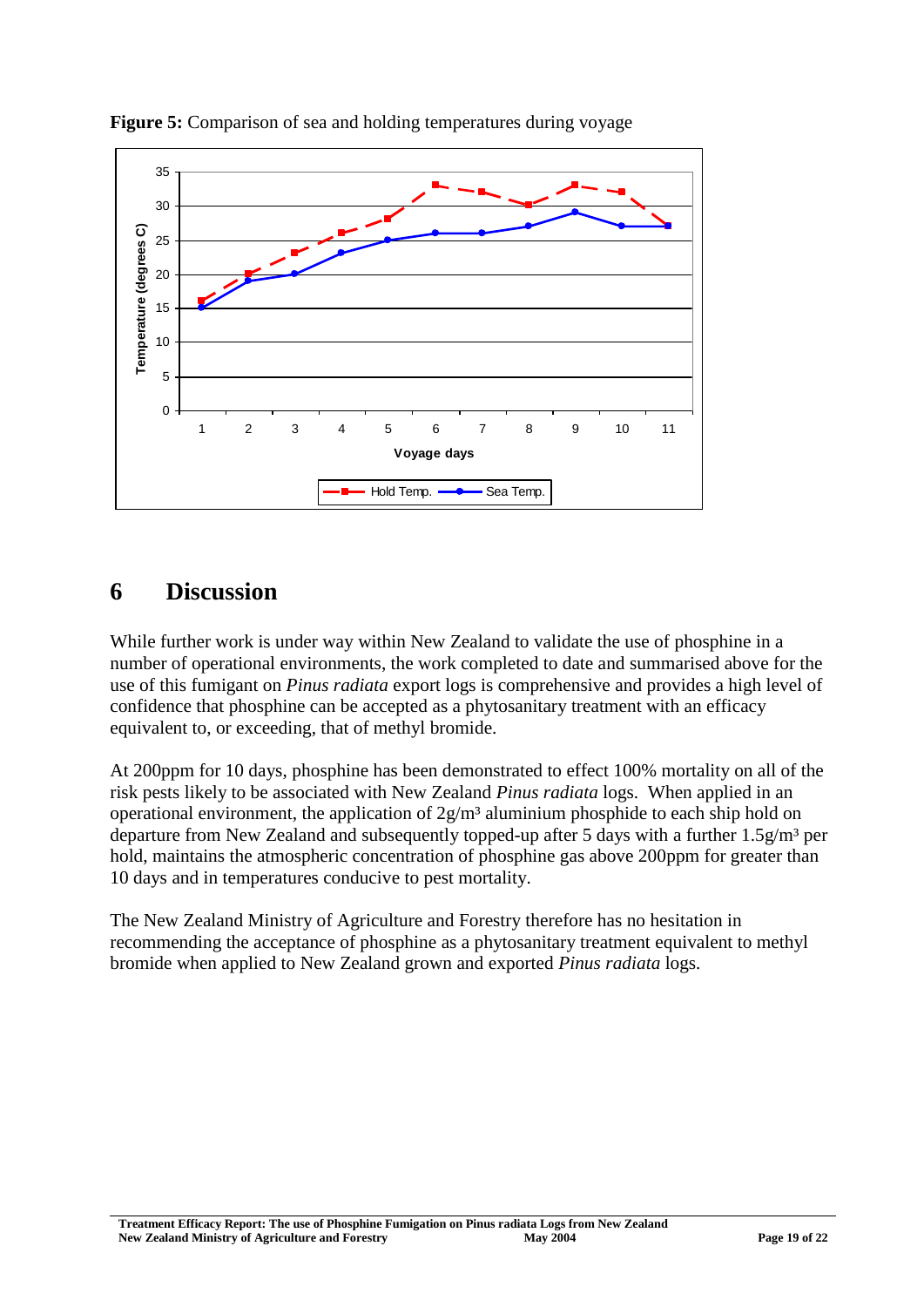# <span id="page-19-0"></span>*7. References*

**Anon, 1985:** Control of *Hylotrupes bajulus* in a stave church. Holz-Zentralblatt 111: 67-68.

**Bain, J. 1977:** *Hylurgus ligniperda* (Coleoptera:Scolytidae). Forest and Timber Insects in New Zealand, No. 18. FRI, NZ Forest Service.

**Banks, H. J. 2003:** Alternatives to methyl bromide for durables and timber. Co Chair Methyl Bromide Technical Options Committee, Canberra, Australia. [Apples3@bigpond.com](mailto:Apples3@bigpond.com)

**Bell, C. H. & Katan, J. 2000:** Fumigation in the 21<sup>st</sup> century. X1Vth International Plant Pathology Congress. Jerusalem, Israel, July 25-30<sup>th</sup> 1999: 19; 563-569.

**Bond, E. J. 1984:** Manual of fumigation for insect control. FAO Plant Production and Protection Paper 54: 432 pp.

**Brockerhoff, E.G. & Hosking, G.P. 2002:** *Arhopalus tristis* (Coleoptera:Cerambycidae) (=*Arhopalus ferus*) Burnt Pine Longhorn. ). Forest and Timber Insects in New Zealand, No. 27(revised). FRI, NZ Forest Service.

**Chaudry, M. Q., MacNicoll, A.D., Mills, K.A. & Price, N.R. 1997:** The potential of methyl phosphine as a fumigant for the control of phosphine resistant strains of four species of storedproduct pests. In. Donahaye, E., Navarra, S., Varnava, A., (Eds.), Proceedings of the International Conference on Controlled Atmosphere and Fumigation in Stored Products, 21-26 April. Printco Ltd., Nicosia, Cyprus, pp. 45-57.

**Donahave, E. J. 2000:** Current status of non-residual control methods against stored product pests. Crop Protection 19: 571-576.

**Dwinell, L. D. 1997:** The pinewood nematode: regulation and mitigation. Annual Review of Phytopathology 35:153-166.

**Emery, R. D. & Kostas, E. 2000:** Agriculture Western Australia. Paper presented at Australian Postharvest Technical Conference. Adelaide, Australia. August 2000.

**Fields, P.G. & Jones, S. (Eds.) 1999:** Alternatives to methyl bromide fumigation for empty ship holds. Environmental Bureau, Agriculture and Agri-Food Canada.

**Friendship, C.A.R., Halliday, D., Harris, A.1986:** Factors causing development of resistance to phosphine by insect pests of stored product. In: Howe, V. (Ed.).GASA Seminar on Fumigation Technology in Developing Countries. TDRI, March, 1986, Slough, England, pp.141-149.

**Gooch, H. A. 1979:** Pest Control. Volume 67, p4.

**Hosking, G.P. 1978:** *Arhopalus ferus* (Coleoptera:Cerambycidae). Forest and Timber Insects in New Zealand, No. 27. FRI, NZ Forest Service.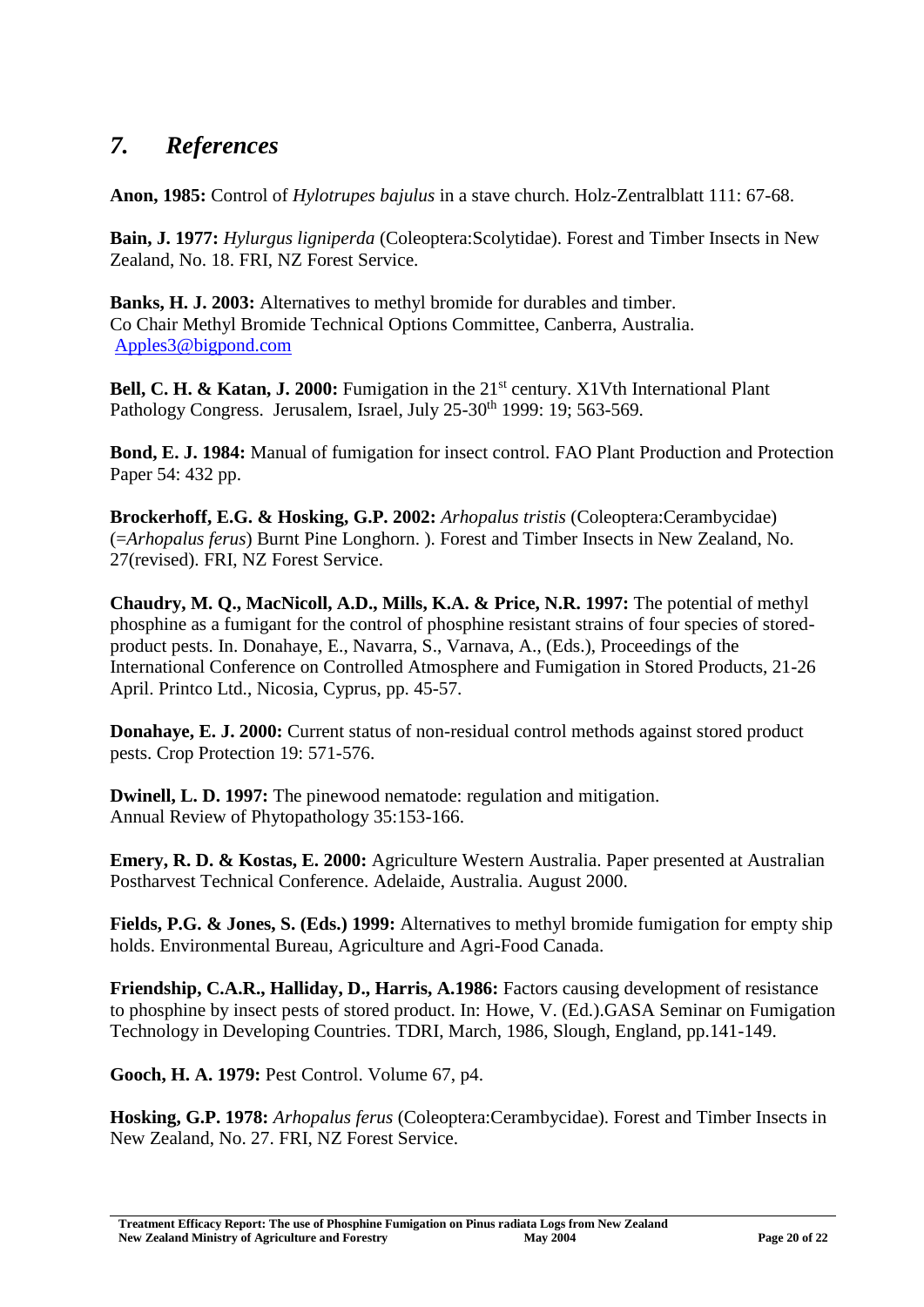**Jones, A. T., Jones, R. C. & Longley, E. O. 1964:** Environmental and clinical aspects of bulk wheat fumigation with Aluminum Phosphide. Am. Ind. Hyg. Assoc. J. 25:376-379.

**Li, N.C., Fan, M.Z., Guo, Y.L., Wang, K.S. & Cheng, L.O. 1989:** Tests on fumigating against chestnut seed pests. Forest pest and disease No. 1, 28-30.

**Milligan, R.H. 1978:** *Hylastes ater* (Coleoptera:Scolytidae). Forest and Timber Insects in New Zealand, No. 29. FRI, NZ Forest Service.

**OOgita, T., Soma, Y., Mizobuchi, M., Oda,Y. & Matsuoka, T.K. 1997:** Mortality tests for forest insect pests by phosphine fumigation. Research Bulletin of the Plant Protection Service Japan. No.33:17-20.

**Schmidt, E.L. & Christopherson, E. R. 1997:** Effects of fumigants on parenchyma viability in red log sections. Forest Products Journal 47:61-63.

**Seo, S.T. & Akamine, E.K. 1979:** Oriental and Mediterranean Fruit flies. Fumigation of papaya, avocado, tomato, bell pepper, eggplant and banana with phosphine. Journal of Economic Entomology 72:354-359.

**Shu, C.R. & Yu, C.Y. 1984:** A preliminary report on quarantine and experimental control of *Hyphantria cunea* at the pupal stage. Forest Science and Technology 9:21-22.

**Soma, Y.T. & OOgita, T. 1998:** Effect of gas mixtures of sulfuryl fluoride and phosphine on forest insect pests. Research Bulletin of the Plant Protection Service Japan. No.34; 11-14.

**Spiers, A. G. 2003:** Fumigation of export logs using phosphine. Unpublished report, Frontline Biosecurity.

**USDA. 1992:** Pest Risk Assessment of the Importation of *Pinus radiata* and Douglas-fir Logs from New Zealand. Publication No. 1508. USDA.

**Van S, Graver, J. & Annis, P.C. 1994:** Suggested recommendations for the fumigation of grain in the ASEAN region: Part 3.Phosphine fumigation of bagged stacks sealed in plastic enclosures: an operations manual.ASEAN Food Handling Bureau: ACIAR; Kuala Lumpar and Canberra. 79p.

**Vincent, L. E. & Lindgren, D. 1972:** Toxicity of phosphine to the life stages of four species of dermestids. Journal of Economic Entomology 64: 1429-31.

**Vincent, L. E. & Lindgren, D. 1975:** Toxicity of phosphine and methyl bromide at various temperatures and exposure periods to the four metamorphic stages of *Trogoderma variable.* Journal of Economic Entomology 68: 53-56.

**Weller, G. L. & van S. Graver, J. E. 1998:** Cut flower disinfestation: Assessment of replacement fumigants for methyl bromide. Post-harvest Biology and Technology 14: 325-333.

**Whitham, P. 2002:** Phosphine fumigation in transit efficacy trial. Bio Concepts International L<sub>td</sub>